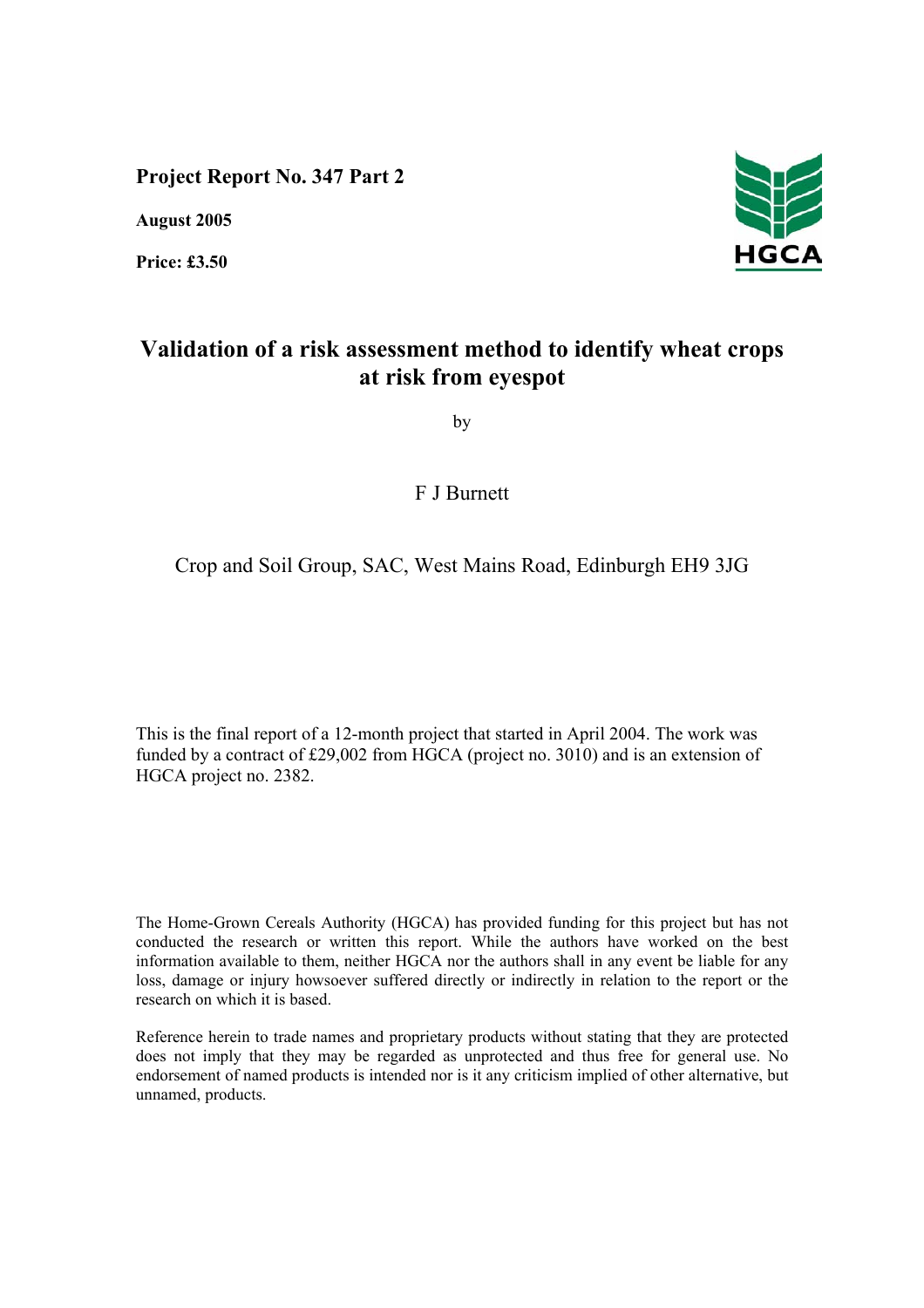## **INDEX**

| 1.               |  |
|------------------|--|
| 2.               |  |
| 3 <sub>1</sub>   |  |
|                  |  |
|                  |  |
|                  |  |
|                  |  |
|                  |  |
| $\overline{4}$ . |  |
|                  |  |
|                  |  |
|                  |  |
|                  |  |
| 5.               |  |
|                  |  |
|                  |  |
|                  |  |
| 6.               |  |
| 7.               |  |
| 8.               |  |
|                  |  |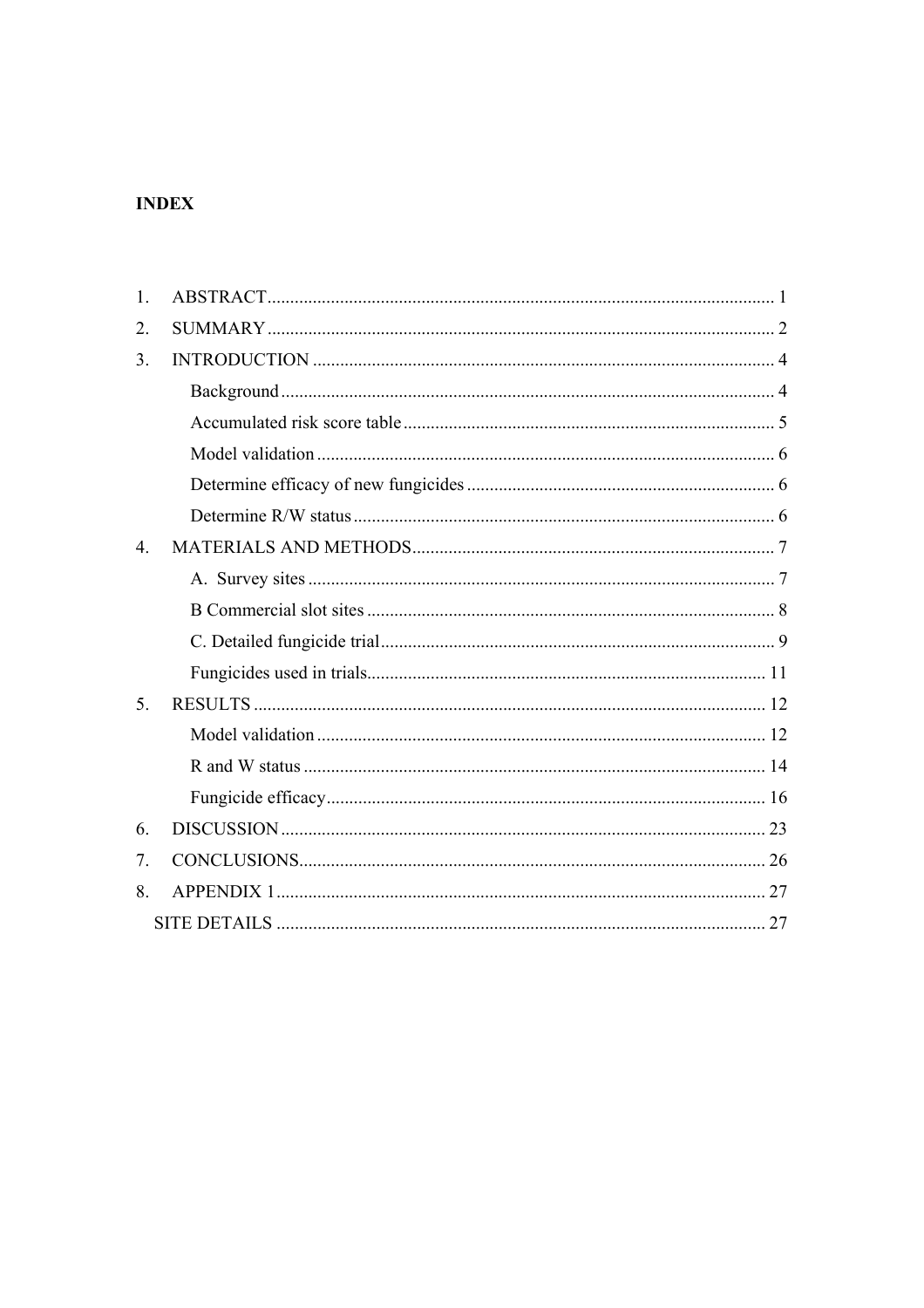## **1. ABSTRACT**

Eyespot (causal organisms *Oculimacula yallundae* (W type) and / or *O. acuformis* (R type)) is a damaging disease of the stem base in winter wheat crops.

Replicated field trials in 2004, throughout the UK, showed that the new triazole, prothioconazole, tended to improve eyespot control and yield when compared to the standard treatment of cyprodinil plus epoxiconazole.

A second new fungicide, metrafenone, was tested at one site and also showed improved eyespot control and yield when used at the full rate. Both controlled both R and W type eyespot, in contrast to prochloraz which controlled only W type. R and W type eyespot were present at all sites as mixed populations in samples taken at stem extension, with W type being the dominant species. The proportion of W type eyespot increased when the same sites were tested at the end of the season.

A risk assessment model, produced in HGCA project 2382 and reported in Part 1 of Project Report No.347, was used to assess the need for eyespot treatment at each trial site. The model correctly predicted the need to treat or not treat (based on >30% incidence of eyespot by the end of the season) for 69% of the test sites. It was correct 54% of the time when predicting an eyespot incidence greater than 45%. The results show that the model approach to judging treatment need has potential and that it was better than the former 20% threshold approach to judging treatment need. The 20% threshold had a high number of false positives in its judgements, which could lead to pesticide usage being increased.

More work is needed to refine and progress the model and incorporate more information on weather factors.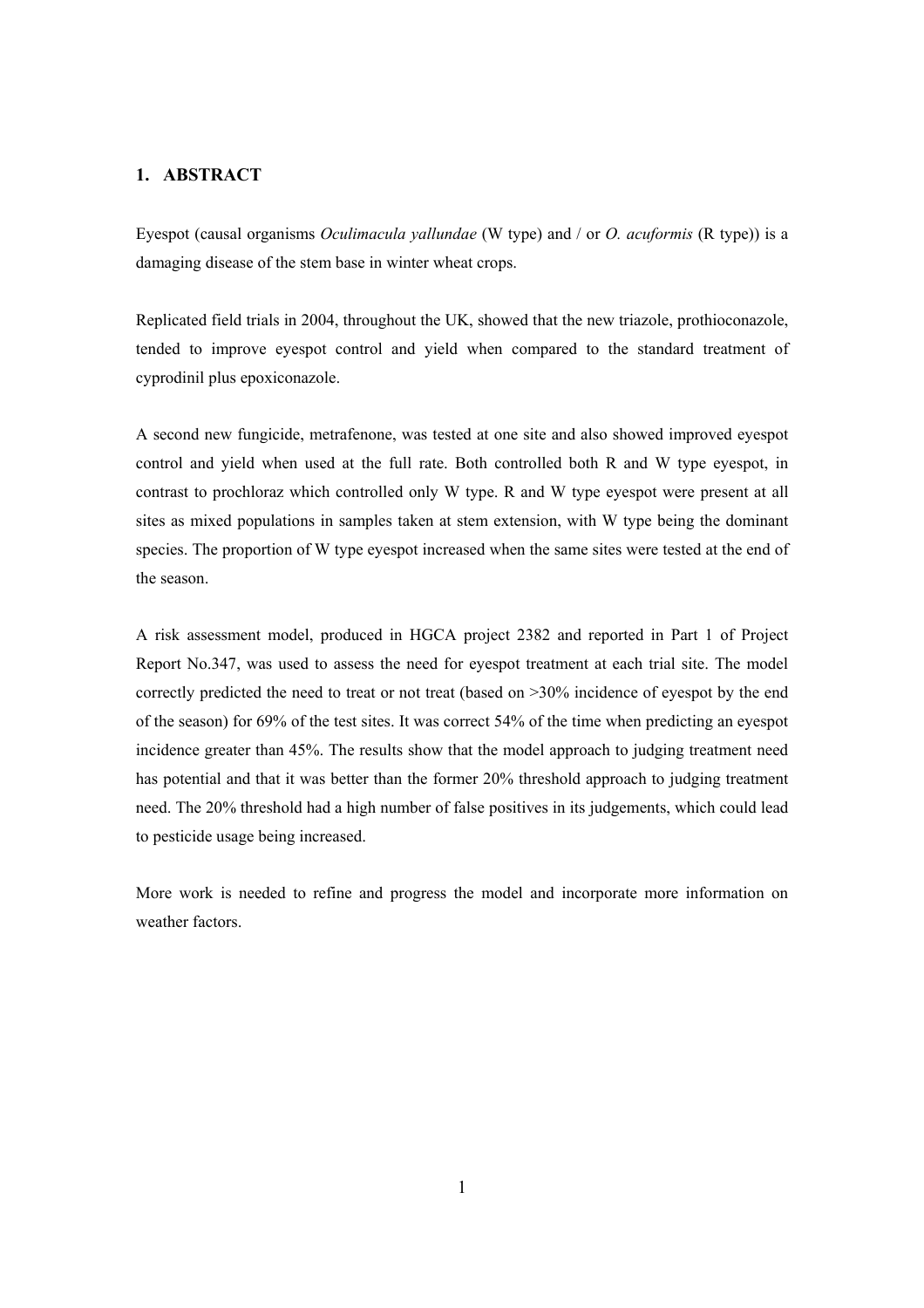#### **2. SUMMARY**

Eyespot (causal organisms *Oculimacula yallundae* (W type) and / or *O. acuformis* (R type)) is a damaging disease of the stem base in winter wheat crops. Its occurrence and severity is very variable, however, and judging the need for treatment in a crop is notoriously difficult. In addition, control with fungicides can consist of either the addition of an eyespot specific fungicide or the use of newer and potentially more expensive control agents at rates that may be higher than are used for foliar control alone. Several new fungicide treatments have been introduced to the market for eyespot control. The new triazole prothioconazole was compared to the previous standard treatment, cyprodinil, as part of this project, in replicated field trials carried out in 2004. Prothioconazole gave improved eyespot control and yield, with higher rates being significantly better than lower rates. Another new fungicide, metrafenone was also trialled at one site. It also controlled eyespot when applied at the full rate. The two new fungicides and cyprodinil controlled both R and W type eyespot, in contrast to the fungicide prochloraz which gave no reduction in R type.

Polymerase Chain Reaction (PCR) analysis of samples in 2004 showed that the two eyespot strains in the UK were found in mixed populations, with W type the dominant species. This represents a change over previous seasons, when R type eyespot was dominant throughout the UK. The proportion of W type in the populations increased between the early and late assessments carried out.

One aim of the project was to test the decision making capability of the risk model for eyespot developed in HGCA project 2382 (Part 1 of Project Report No. 347), as well as determining the efficacy of new fungicides against eyespot. Commercial crops and field trials were assessed to determine the success rate of the risk assessment model. It correctly predicted the risk of eyespot exceeding the economic treatment threshold of 30% in 69% of cases, and wrongly predicted a need to spray in 23% of cases. In 8% of cases it wrongly predicted a low risk of eyespot. Using the traditional 20% threshold identified 50% of crops where treatment would have been correctly justified, but incorrectly identified a need to spray in 42% of the crops where in fact no treatment was the correct decision. The model predicting a less sensitive economic treatment threshold of 45% eyespot incidence at the end of the season was correct in 54% of its judgements. Although less successful than the first, it was the only method to identify any of the true negatives. The aim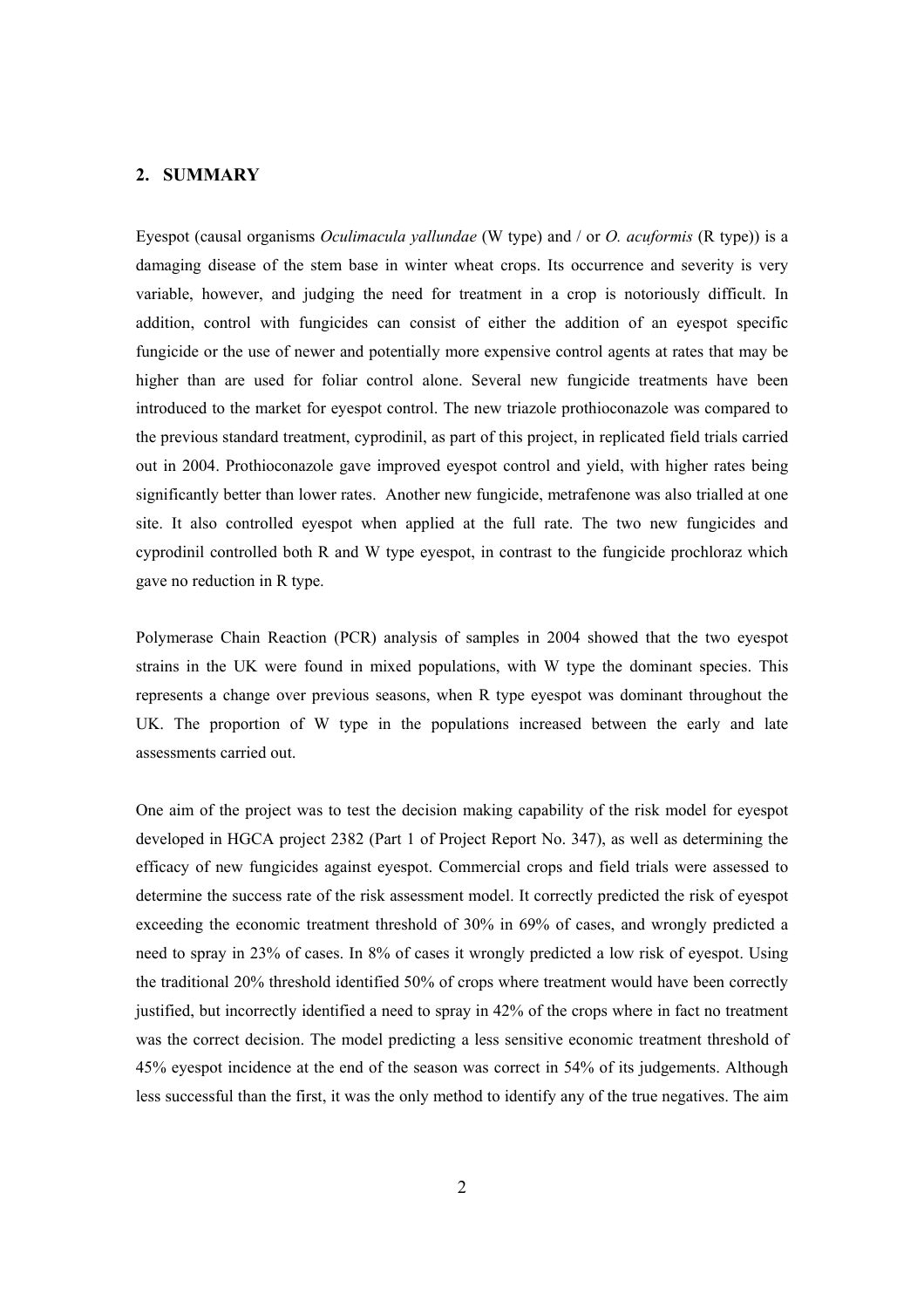of the model is not to be prescriptive, but to provide flexible guidance to growers and to aid their judgement of the risk in their crop.

This validation project confirmed the potential for this approach to reaching better decisions in crop protection, but highlighted the need for further work to refine and progress the model, particularly in terms of improving the predictive capability of the weather components.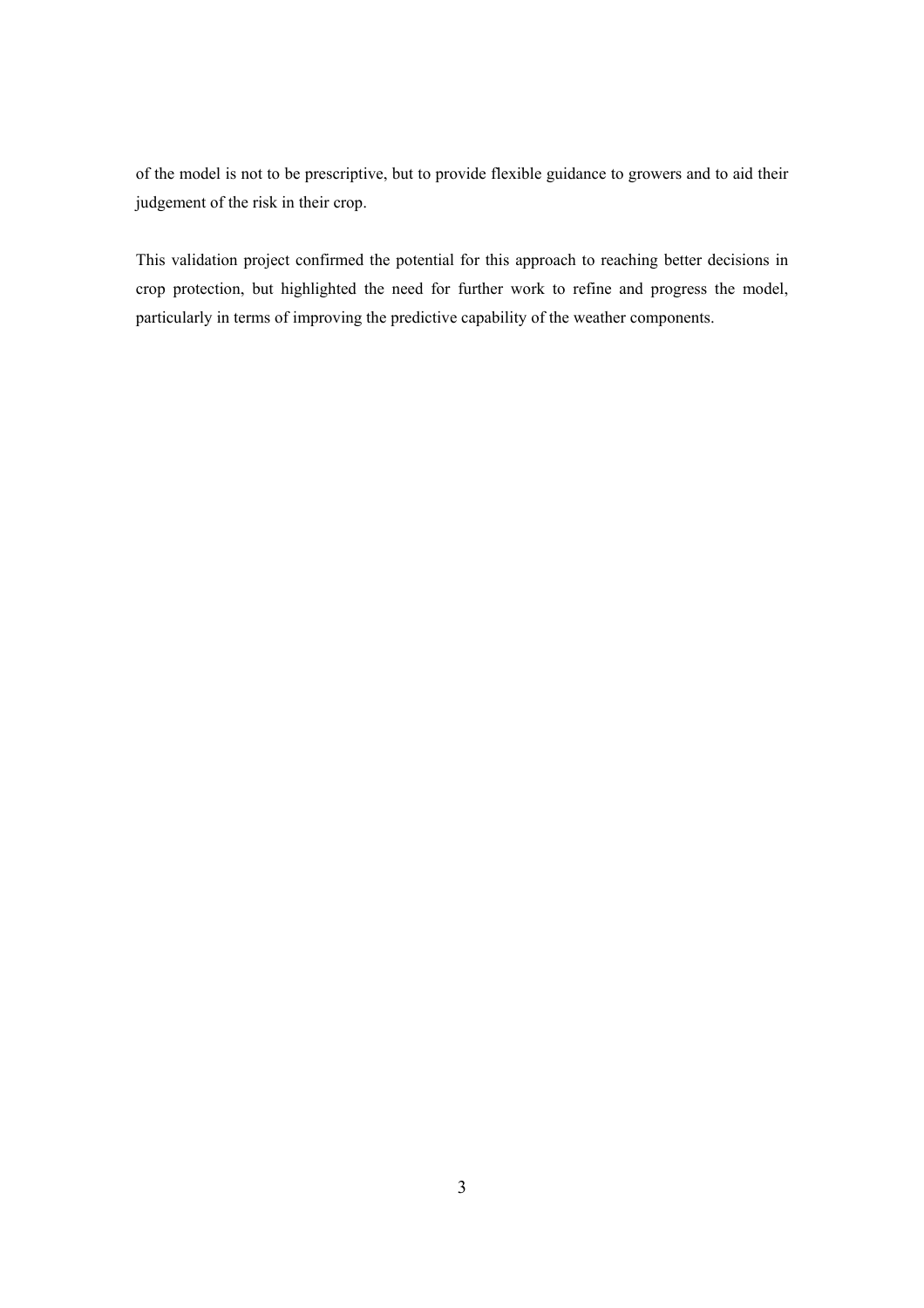#### **3. INTRODUCTION**

#### **Background**

A complex of diseases infects the stem base of winter wheat of which eyespot is the most damaging to yield. In the UK, the disease is caused by two fungal species, *Oculimacula yallundae* and *O. acuformis*. These used to be called W type and R type eyespot respectively, and this nomenclature is still commonly used and understood by growers and researchers. The disease varies in its incidence and severity from season to season, and it has always been an issue deciding which fields will give a cost effective response to an eyespot fungicide. Visual eyespot at stem extension on its own is not a good predictor of what will develop in the crop by the end of the season. The new model, developed in project 2382 (Part 1 of Project Report No. 347), uses risk factors associated with eyespot and weights them according to their importance. The flexibility of this system is that it also takes into account the grower's experience of eyespot risk. Using the table below, each crop can be assessed, and the risk points that each one accrues, added up. The model is designed, not to be used prescriptively, but to be used flexibly and to incorporate the growers own perception of risk. Growers for whom eyespot has been a damaging problem in the past or with an aversion to taking risks can choose to treat at the lower treatment threshold of 20 accumulated risk points. Growers who perceive a lower risk, or who are more tolerant of risk, can choose to treat at a higher threshold of 29 risk points. These levels of risk points were selected when building the model, as the 20 risk points predicts a final eyespot incidence of 30%, which represents the economic treatment threshold using the Scott and Hollins (1976) model for yield losses to eyespot. The 29 risk points model predicts a final eyespot incidence of 45% that was the economic treatment threshold determined in HGCA project 2382.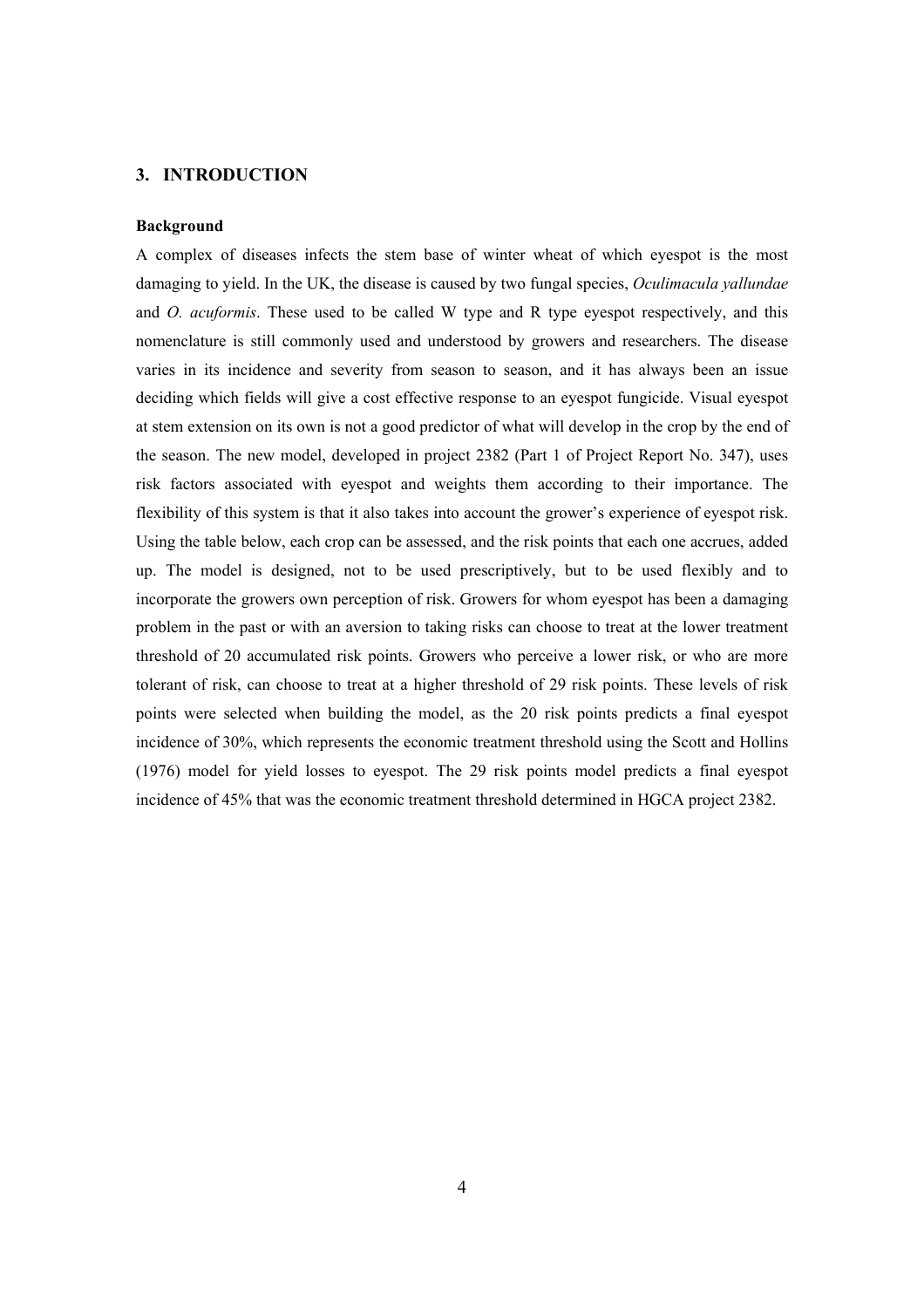#### **Accumulated risk score table**

| Factor                            | Level                      | Risk points      |
|-----------------------------------|----------------------------|------------------|
|                                   |                            |                  |
| Sowing date                       | on or after 6 October      | $\mathbf{0}$     |
|                                   | before 6 October           | 5                |
|                                   |                            |                  |
| Eyespot infection @ GS 31-32      | less than or equals 7%     | $\boldsymbol{0}$ |
|                                   | more than 7%               | 10               |
|                                   |                            |                  |
| Cumulative rainfall<br>(mm)<br>in | less than or equals 170 mm | $\boldsymbol{0}$ |
| March / April / May               | more than 170 mm           | 5                |
|                                   |                            |                  |
| Tillage                           | Minimum tillage            | $\mathbf{0}$     |
|                                   | Plough                     | 10               |
|                                   |                            |                  |
| Soil type*                        | Light                      | $\mathbf{0}$     |
|                                   | Medium                     | 1                |
|                                   | Heavy                      | 5                |
|                                   |                            |                  |
| Previous crop                     | Non-cereal                 | $\mathbf{0}$     |
|                                   | Other cereal               | 10               |
|                                   | Wheat                      | 15               |
|                                   |                            |                  |
|                                   |                            |                  |

\*Add a further 5 points for brash and limestone soils.

At the outset, two important points should be recognised. Firstly, discrimination between crops that need treatment and those that do not need treatment, on the basis of a predictor, can never be perfect. Only a proportion of the variability in crops causing them to fall into one or other of these two categories is 'explained' by a statistical model. Added to this, uncertainty is increased because data are collected by sampling (so the 'true' status of crops is unknown), because there is no guarantee that disease assessments are free of inspection errors, and because there is a period of time between when the prediction is made and the end of the season, during which events occur that may affect the outcome. If a threshold 'risk score' is set for the predictor, imperfect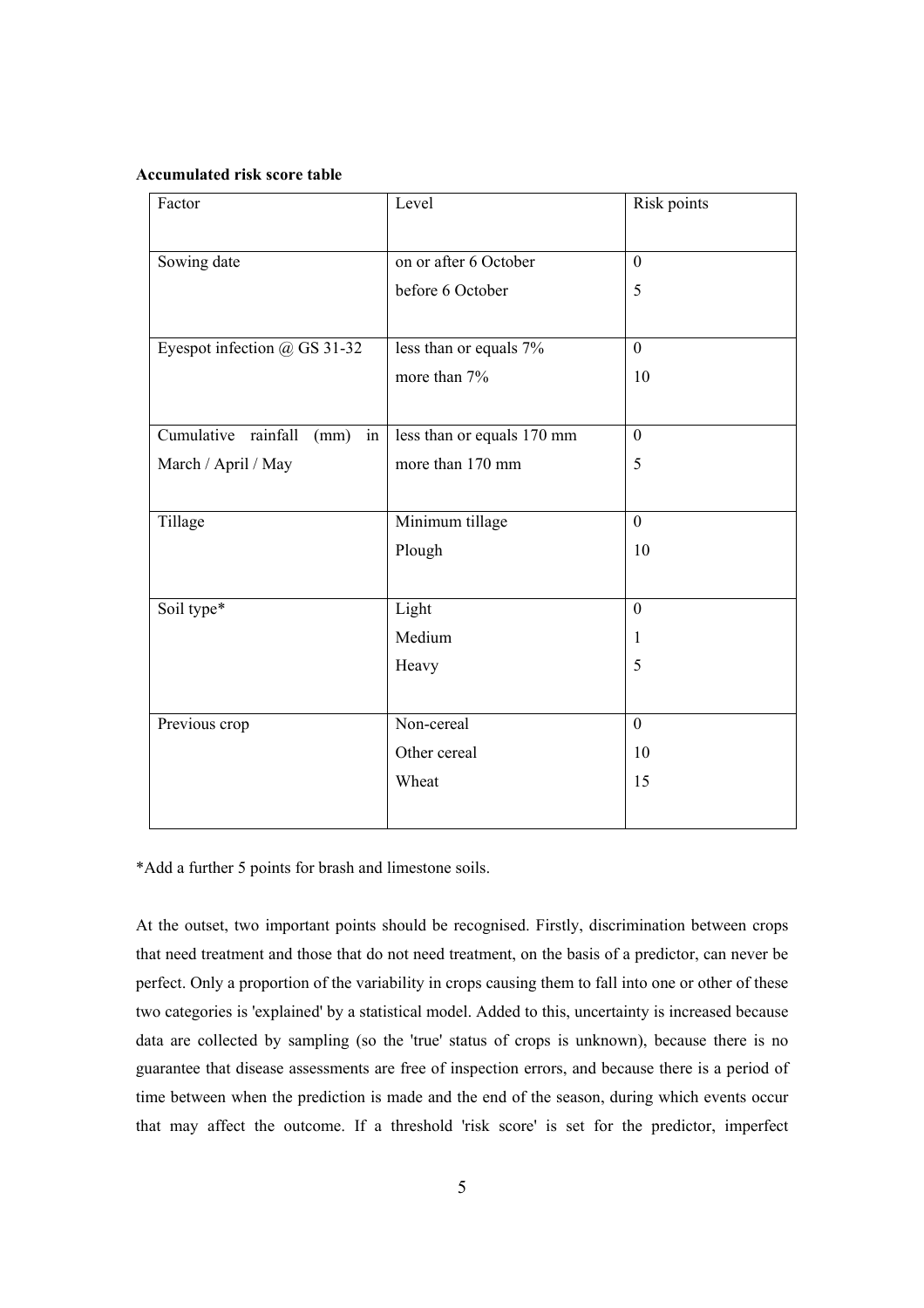discrimination means that some crops that really need treatment will fall below this threshold, and some crops that really do not need treatment will fall above this threshold. Since different users may respond differently to these two different types of error, a useful asset in a predictor is a capability for users to modify the threshold risk score to suit their own attitude to risk.

#### **Model validation**

The aim of this project was to test the validity of the risk model developed in project 2382, and to determine the efficacy of several new products that were being introduced to the market in 2004. The work involved carrying out simple field trials at a range of sites throughout England, managed by Velcourt, and one detailed field trial Scotland, managed by SAC. The model was then used to predict the need for an eyespot treatment on each site. The treatments were then applied and the success rate of the model in prompting cost effective treatments, and avoiding false positives, determined.

#### **Determine efficacy of new fungicides**

Several new fungicides were introduced to the market, with label claims for eyespot reduction or control. Metrafenone is a new fungicide from BASF with a label claim for eyespot reduction and this was evaluated at one of trial sites. Prothioconazole is a new azole fungicide from Bayer, introduced to the market in late 2004 with a label claim for eyespot control. It will control foliar diseases as well but comes at an increased price to triazoles giving foliar control alone. Rates are likely to be different when using it for foliar or stem base disease control. Based on previous data, as an azole it was possible that it would have stronger efficacy on W type eyespot than against R type eyespot. A field trial was managed by SAC to look at efficacy, timing and rates and to determine any differential effects on the two eyespot species. Other trials to compare prothioconazoles efficacy with that of cyprodinil were managed by Velcourt.

#### **Determine R/W status**

Project 2382 identified a swing back to W type eyespot, possibly as a result of increased strobilurin use and decreased triazole use. Triazoles are known to control W type but not the R type eyespot. If strobilurin use decreases as seems likely for resistance reasons, then R type may increase again which has implications for the relative efficacy of cyprodinil, prochloraz and prothioconazole treatments. Samples from the sites used in this project were tested for the quantities of R and W type DNA present to determine the current status of the populations.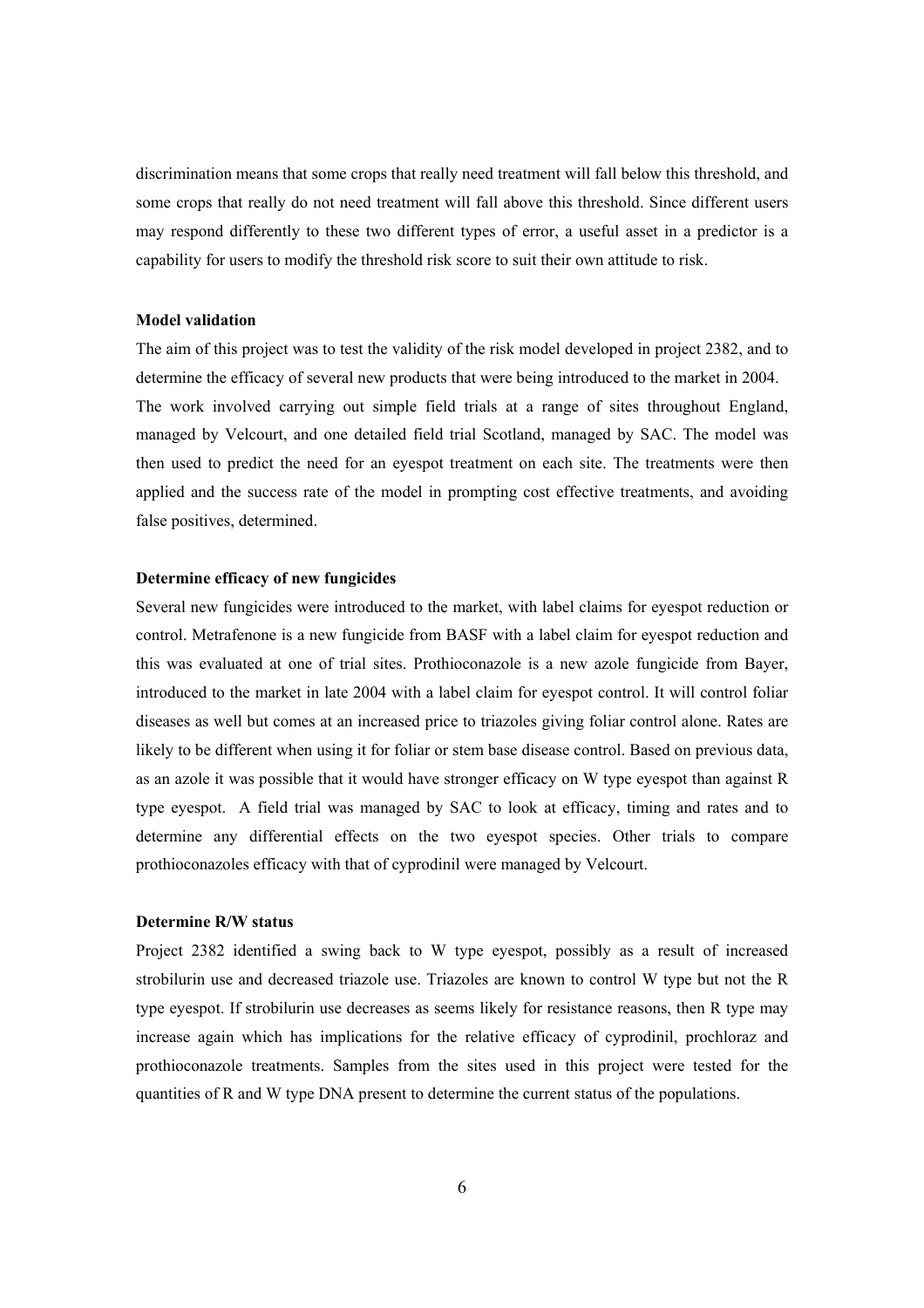#### **4. MATERIALS AND METHODS**

There were three sections to the practical work carried out for the project.

- A. Survey sites on commercial wheat crops
- B. Field trials to compare prothioconazole and cyprodinil superimposed in commercial fields
- C. Detailed field trial to examine fungicide rates and to evaluate eyespot active fungicides.

#### **A. Survey sites**

Eight winter wheat fields on Velcourt managed farms were selected for this section of work. Within each field four selected areas (20 m x 2 m) were sprayed with 0.7 kg/ha Unix in addition to foliar control as applied to the rest of the field.

The treatments were:-

- **1.** Opus 0.5 l/ha + Bravo 1.0 l/ha at GS 32
- **2.** Opus  $0.5 \frac{\ln 4 + B}{\ln 4} = 0.7 \frac{\text{kg}}{\text{h}}$  Unix at GS 32

Fields were then over sprayed at GS 39 and GS 59 with fungicides for control of foliar disease only. These varied by site. Other inputs were in line with local practice. Rainfall data and temperatures (max, min and average) were obtained from Met Office regional weather data. Soil status and texture were recorded from recent farm records (i.e. analysis from within two seasons).

#### **Sampling and assessment details**:

Stem base visual assessments

| GS 32 (pre $T1$ ) | 25 plants from field in 'W' pattern        |
|-------------------|--------------------------------------------|
| GS 70             | 25 stems from each marked area in the crop |

At GS 32, 25 whole plants (including tillers) per plot were sampled by digging whole plants randomly throughout the field. Sharp eyespot and Fusarium were recorded as present or absent. Eyespot was recorded as an incidence as well, but the leaf sheath penetrated to was also recorded. At GS 70, 25 single tillers were sampled per treated and untreated area. Eyespot was recorded as  $0 =$  no symptoms, 1 = lesions affecting less than 50% of the stem circumference, 2 = lesions affecting over 50% of the stem circumference and  $3 =$  lesions affecting over 50% of the stem circumference and tissue softened so that lodging would readily occur. Sharp eyespot was recorded on the same scale and Fusarium was recorded as  $0 =$  no symptoms,  $1 =$  slight brown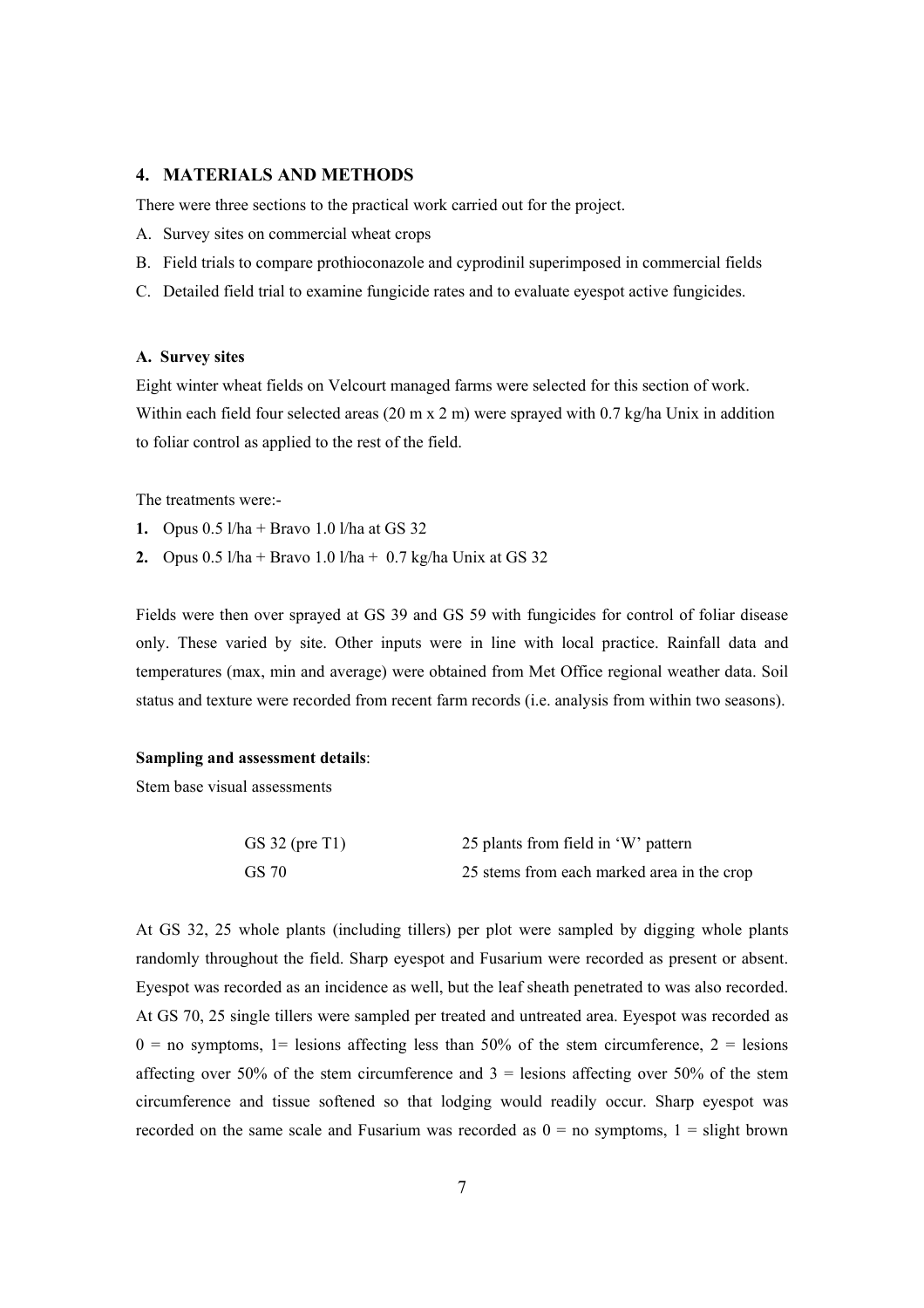streaking on stem base,  $2 =$  general browning on stem base and  $3 =$  stem base rotted likely to cause lodging.

PCR assessments were carried out on the same sample as was used for the visual assessment. Care was taken not to remove outer leaf sheaths during the visual assessment. PCR analysis was carried out at the Central Science Laboratory using the methodology detailed in the main report.

A stem base index was then calculated for each disease  $(((no. of score 1) + (no. of score 2 x 2) + (no. of score 3)) / no. of stems)) x 100 / 3$ Analysis of variance was used for statistical analysis to show treatment means, degrees of freedom and SEDs.

Yield was assessed and corrected to 85% moisture content for some of the sites. At others, this was not possible because of the commercial nature of the site.

### **B Commercial slot sites**

Five winter wheat trial sites were selected on Velcourt managed farms. Trials were laid out as fully randomised, replicated blocks with the treatments listed below added to each of the 5 replicated slot trials. There were four replicates of each treatment. Plot size was 2 m x 15 m.

- 1. Opus 0.75 l/ha at GS 32
- 2. Opus 0.75 l/ha plus Unix 0.7 kg/ha at GS 32
- 3. Proline at 0.6 l/ha GS 32

Plots were over sprayed at GS 39 with Twist 1.0 l/ha and Opus 0.75 l/ha. Other inputs were in line with local practice. Rainfall data and temperatures (max, min and average) were obtained from Met Office regional weather data. Soil status and texture were recorded from recent farm records (i.e. analysis from within two seasons).

#### **Sampling and assessment details**:

Stem base visual assessments

| $GS$ 32 (pre T1) | 25 plants from untreated plots only |
|------------------|-------------------------------------|
| GS 70            | 25 stems from all plots             |

Stem base diseases were assessed as described above. Samples from untreated plots were also used to quantify the R and W type DNA present at the two sample timings. The methodology for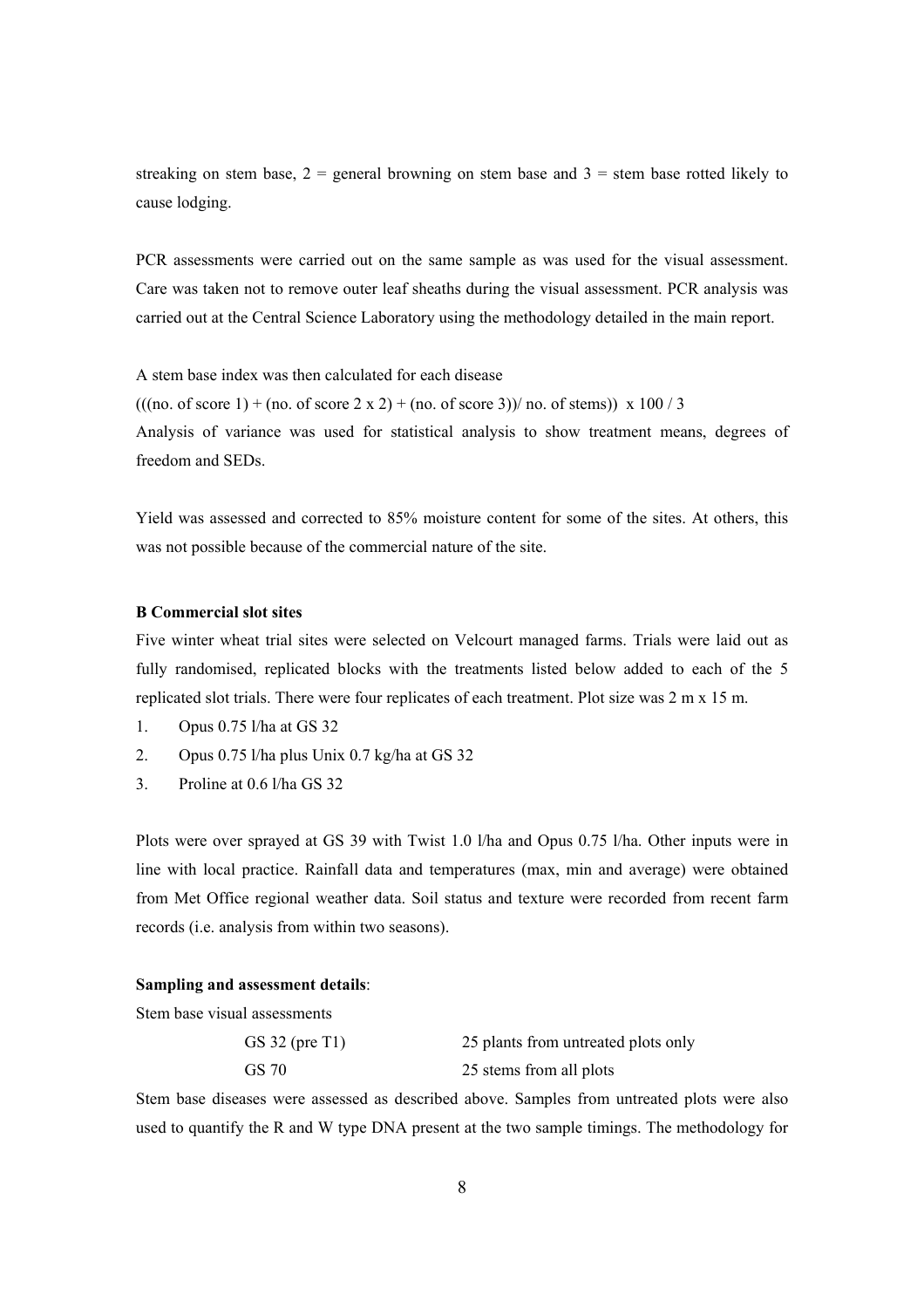this is as described in the main report. Yield was measured and corrected to 85% moisture content.

## **C. Detailed fungicide trial**

The trial was sited in East Lothian and was superimposed in a commercial second wheat crop in a predominantly cereal rotation. The trial design was fully randomised blocks, with four replicated of each treatment. Plot size was 2 m by 18 m. Treatments were applied as shown in Table 1.

| Code           | GS 25-30   | GS 31-32           | GS 39          | GS 59-69               |
|----------------|------------|--------------------|----------------|------------------------|
| 1              | <b>Nil</b> | Opus $0.5$         | Swift $0.25 +$ | Folicur <sub>0.5</sub> |
|                |            |                    | Opus 0.5       |                        |
| $\overline{2}$ | <b>Nil</b> | Proline 0.4        | Swift $0.25 +$ | Folicur <sub>0.5</sub> |
|                |            |                    | Opus 0.5       |                        |
| 3              | <b>Nil</b> | Proline 0.6        | Swift $0.25 +$ | Folicur <sub>0.5</sub> |
|                |            |                    | Opus 0.5       |                        |
| $\overline{4}$ | <b>Nil</b> | Proline 0.8        | Swift $0.25 +$ | Folicur <sub>0.5</sub> |
|                |            |                    | Opus 0.5       |                        |
| 5              | <b>Nil</b> | Poraz $0.45 +$     | Swift $0.25 +$ | Folicur <sub>0.5</sub> |
|                |            | Opus 0.5           | Opus 0.5       |                        |
| 6              | Nil        | Poraz $0.9 +$ Opus | Swift $0.25 +$ | Folicur <sub>0.5</sub> |
|                |            | 0.5                | Opus 0.5       |                        |
| 7              | <b>Nil</b> | Unix $0.5 +$ Opus  | Swift $0.25 +$ | Folicur <sub>0.5</sub> |
|                |            | 0.5                | Opus 0.5       |                        |
| 8              | <b>Nil</b> | Unix $0.7 +$ Opus  | Swift $0.25 +$ | Folicur <sub>0.5</sub> |
|                |            | 0.5                | Opus $0.5$     |                        |
| 9              | <b>Nil</b> | Unix $1.0 +$ Opus  | Swift $0.25 +$ | Folicur <sub>0.5</sub> |
|                |            | 0.5                | Opus $0.5$     |                        |
| 10             | Nil        | Flexity $0.5 +$    | Swift $0.25 +$ | Folicur <sub>0.5</sub> |
|                |            | Opus 0.5           | Opus 0.5       |                        |
|                |            |                    |                |                        |

**Table 1. Fungicide treatments applied to detailed fungicide trial (units in l/ha with the exception of Unix which is in kg/ha)**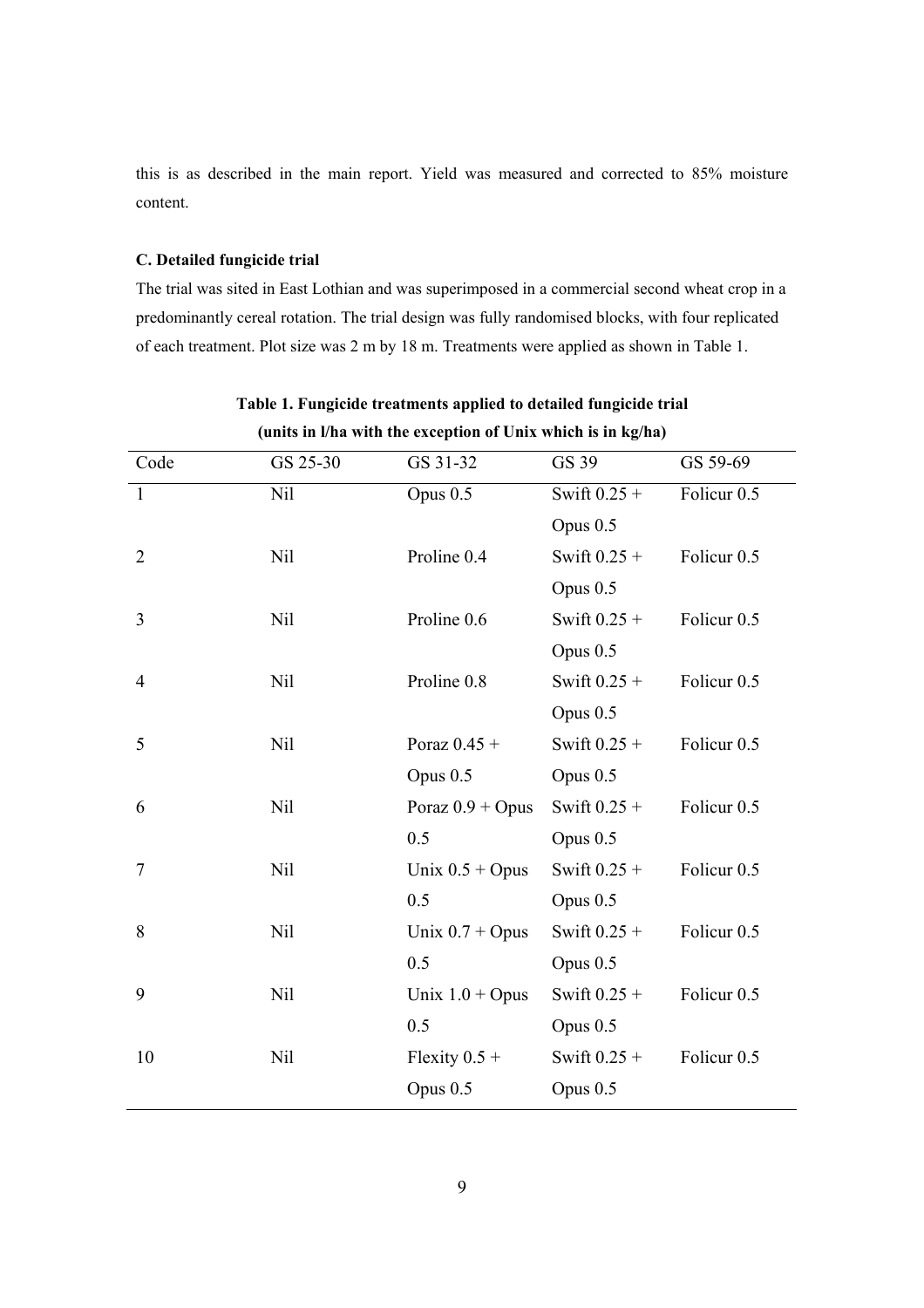**Application details:** Treatments to be applied with a hand held CP3 Knapsack sprayer in 200 L of water per ha. Meteorological data and crop growth stage were recorded at application timings.

## **Sampling and assessment details**:

## **Assessments**

| GS 25-30     | Eyespot visual assessment over trial site                        |
|--------------|------------------------------------------------------------------|
| GS 31-32     | Eyespot visual assessment and Eyespot PCR assessment (R&W fully  |
|              | quantitative) over trial area                                    |
| Pre GS 39    | Before flag sprays applied, foliar disease assessment all plots  |
| GS 45        | Eyespot visual assessment all plots only                         |
| $GS 65 - 70$ | Eyespot visual assessment, and Eyespot PCR assessment (R&W fully |
|              | quantitative) on treatments $1,6,9,10$                           |
| Harvest      | Lodging and whiteheads, yield, specific weight                   |

Disease was assessed as described above. PCR assessments were carried out on the same sample as was used for the visual assessment. Care was taken not to remove outer leaf sheaths during the visual assessment. PCR analysis was carried out at the Central Science Laboratory using the methodology detailed in the main report. Analysis of variance was used for statistical analysis to show treatment means, degrees of freedom and SEDs.

The fungicides used in trials are shown in Table 2 below.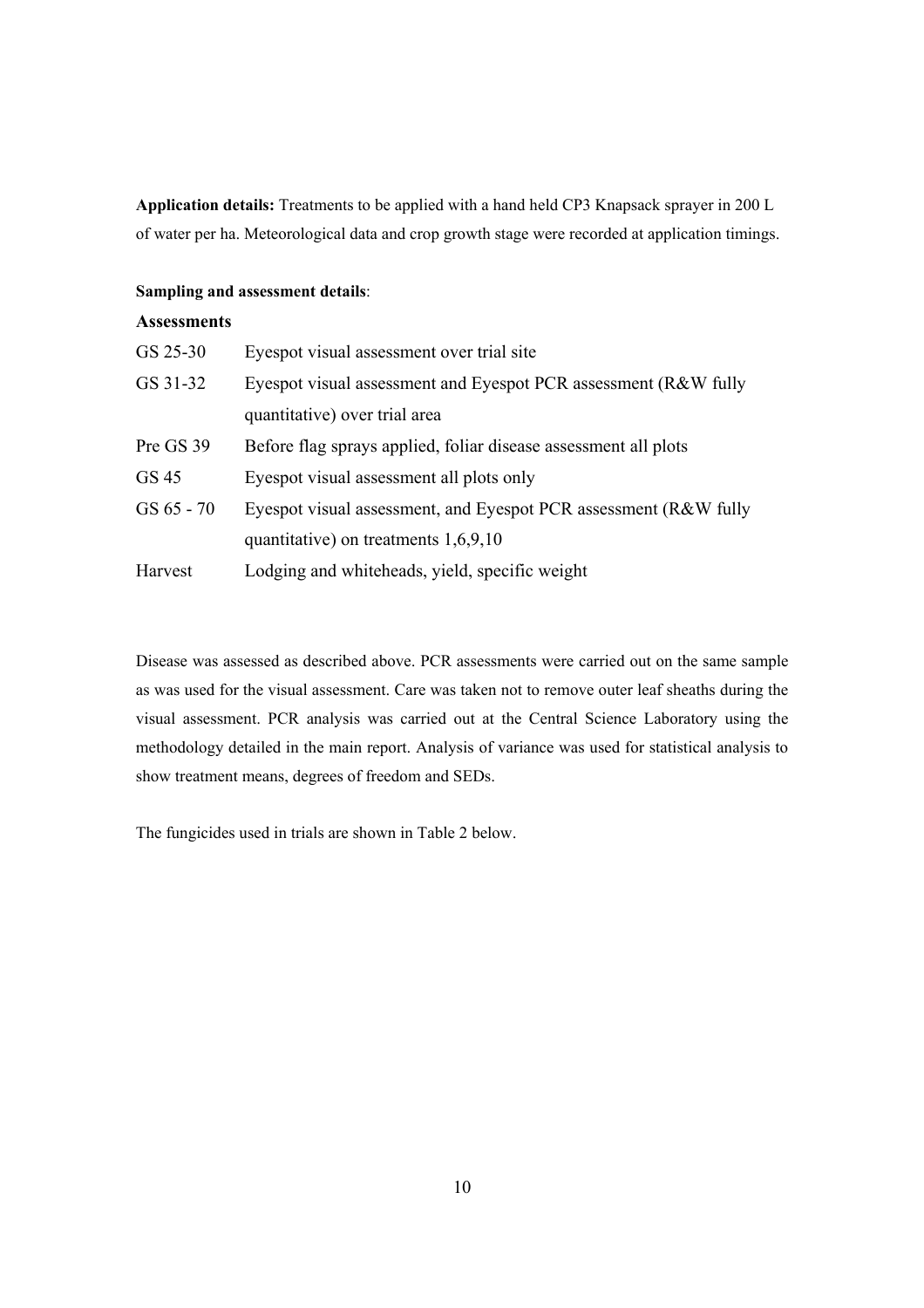## **Fungicides used in trials**

| Active ingredient | Product             | Manufacturer  | $g$ a.i./ha |  |
|-------------------|---------------------|---------------|-------------|--|
| krexoxim methyl + | Landmark            | <b>BASF</b>   | 125         |  |
| epoxiconazole     |                     |               | 125         |  |
| Azoxystrobin      | Amistar             | Syngenta      | 250         |  |
| Prochloraz        | <b>Stefes Poraz</b> | <b>Stefes</b> | 405         |  |
| Cyprodinil        | Unix                | Syngenta      | 1000        |  |
| Epoxiconazole     | Opus                | <b>BASF</b>   | 125         |  |
| Tebuconazole      | Folicur             | Bayer         | 250         |  |
| Prothioconazole   | Proline             | Bayer         | 200         |  |
| Metrafenone       | Flexity             | <b>BASF</b>   | 150         |  |
| Chlorothalonil    | Bravo 500           | Syngenta      | 500         |  |
| Trifloxystrobin   | Swift SC or         | Bayer         | 250         |  |
|                   | Twist               |               |             |  |

Treatments applied by  $CO_2$  knapsack sprayer in 200 - 250 litres of water/ha at 200 -300 kPa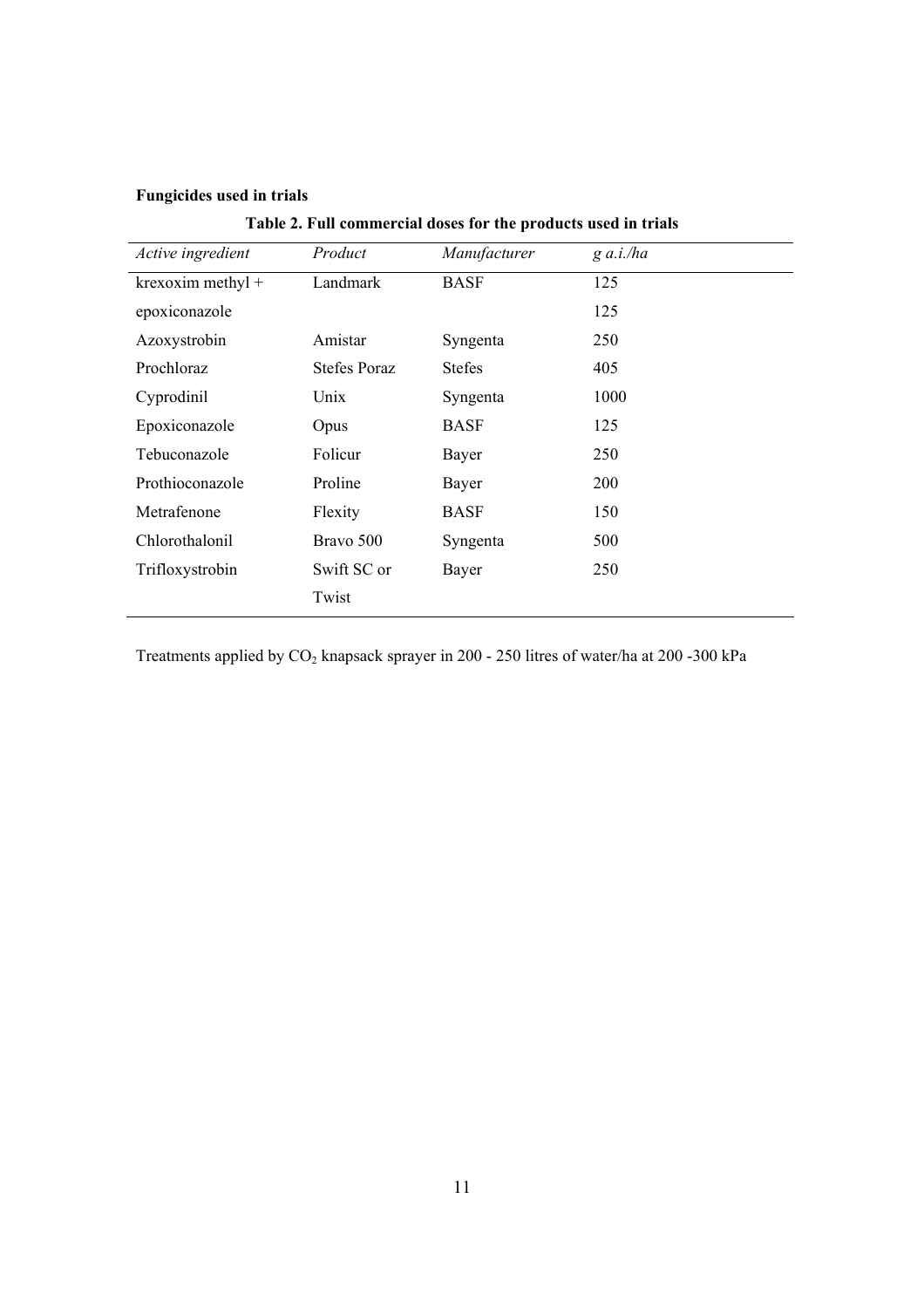## **5. RESULTS**

#### **Model validation**

The success rate of the judgement methods is shown below in Table 3, as one of four possible outcomes, namely false positive (FP), false negative (FN), true positive (TP) or true negative (TN).

| Site    | GS 31/32  | Final          | Risk score | Model       | Model      | 20%        |
|---------|-----------|----------------|------------|-------------|------------|------------|
|         | eyespot   | eyespot        |            | judgement   | judgement  | Threshold  |
|         | incidence | incidence      |            | for $>30\%$ | for $>45%$ | judgement  |
|         | $(\%)$    | $(\%)$         |            | eyespot     | eyespot    |            |
| Vel 01  | 32        | 12             | 30         | <b>FP</b>   | FP         | ${\rm FP}$ |
| Vel 02  | 24        | 33             | 20         | TP          | <b>TN</b>  | FP         |
| Vel 03  | 28        | 49             | 20         | TP          | FN         | TP         |
| Vel 04  | 36        | 66             | 40         | TP          | TP         | TP         |
| Vel 05  | 34        | 33             | 15         | ${\rm FN}$  | <b>TN</b>  | <b>TN</b>  |
| Vel 06  | 18        | 63             | 35         | TP          | TP         | <b>FN</b>  |
| Vel 07  | 34        | 42             | 55         | TP          | FP         | ${\rm FP}$ |
| Vel 08  | 36        | 74             | 30         | TP          | TP         | TP         |
| Velft a | 52        | 86             | 20         | TP          | ${\rm FN}$ | TP         |
| Velft b | 36        | 6              | 45         | ${\rm FP}$  | ${\rm FP}$ | ${\rm FP}$ |
| Velft c | 28        | $\ast$         | 30         | $\ast$      | $\ast$     | $\ast$     |
| Velft d | $\star$   | $\overline{7}$ | 35         | <b>FP</b>   | <b>FP</b>  | $\ast$     |
| Velft e | 60        | 86             | 31         | TP          | TP         | TP         |
| Markle  | 56        | 85             | 40         | TP          | TP         | TP         |
|         |           |                |            |             |            |            |

| Table 3. Eyespot incidence at GS 31/32 and GS 70-80 with the judgement made by the two |
|----------------------------------------------------------------------------------------|
| risk models and the 20% threshold                                                      |

 $TP = true positive$ ,  $TN = true negative$ ,  $FP = false positive$ ,  $FN = false negative$ 

 $* =$  missing data

Ten of the sites (77%) had levels of eyespot greater than 30% incidence at the end of the season and 7 sites (53%) had levels greater than 45% final eyespot incidence. Where yield data was available from sites, the majority (80%) gave a positive margin over fungicide cost at a Unix price of £22/kg and a grain price of £70/t. The yield increase from treatment did not correlate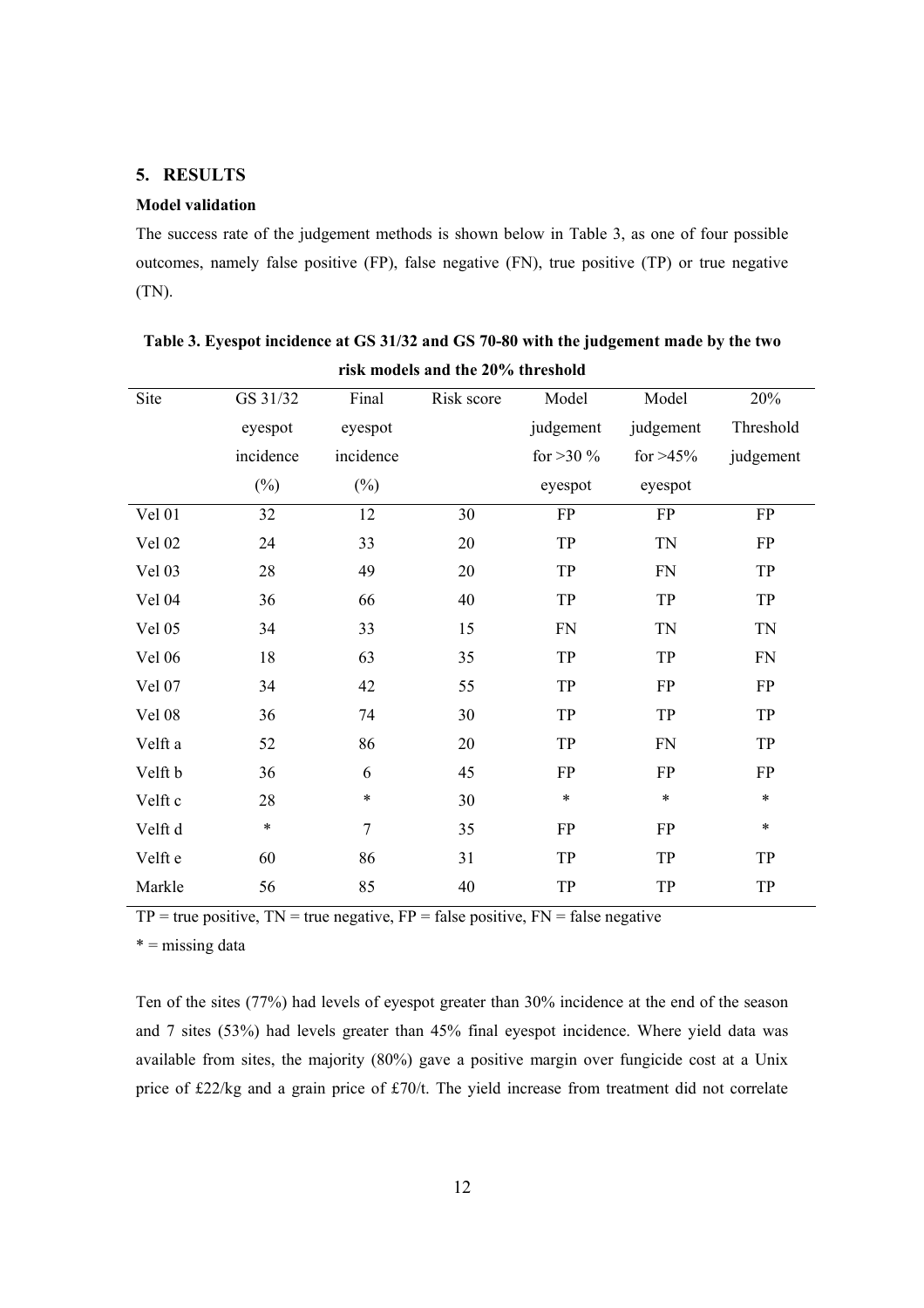with the level of eyespot found in the crops. Twelve of the sites (92%) exceeded the 20% incidence of eyespot at GS 31/32 threshold.

Table 4 shows the success rate of the judgement methods as the percentage of correct and incorrect judgements.

| Cycsput Lisk         |                  |         |                  |  |  |
|----------------------|------------------|---------|------------------|--|--|
|                      | Threshold at GS  |         |                  |  |  |
|                      | eyespot          | eyespot | $31/32 > 20\%$   |  |  |
| % Correct judgements | 69%              | 54%     | 50%              |  |  |
| % True positives     | 69               | 39      | 50               |  |  |
| % True negatives     | $\boldsymbol{0}$ | 15      | $\boldsymbol{0}$ |  |  |
| % False negatives    | 8                | 15      | 8                |  |  |
| % False positives    | 23               | 31      | 42               |  |  |

**Table 4. Judgement of the two risk models and the 20% threshold for predicting final eyespot risk** 

The most successful method of judging risk in this data set was the model predicting a final incidence of eyespot of more than 30%, which was correct in 69% of cases. It identified the need to treat in the majority (9/10) of those crops where the final incidence exceeded 30%. It did not correctly identify the two crops where treatment would not have been needed and gave 3 false positive results where it predicted a need to treat, where treatment later turned out not to be needed. The model predicting 45% final eyespot incidence identified five of the seven crops where final eyespot exceeded 45% and where treatment would have been justified. It also identified two of the four crops where treatment was not justified as eyespot did not exceed 45% by the end of the season. It falsely identified a need to treat in 4 of the 13 crops tested and missed two crops where treatment was merited. The 20% threshold was the least successful method of identifying the need to treat. It was correct in 50% of its judgements. It identified six of the nine crops where final eyespot exceeded the economic threshold of 45% eyespot, but had the highest number of false positives (five out of thirteen judgements) where it wrongly predicted a need to spray.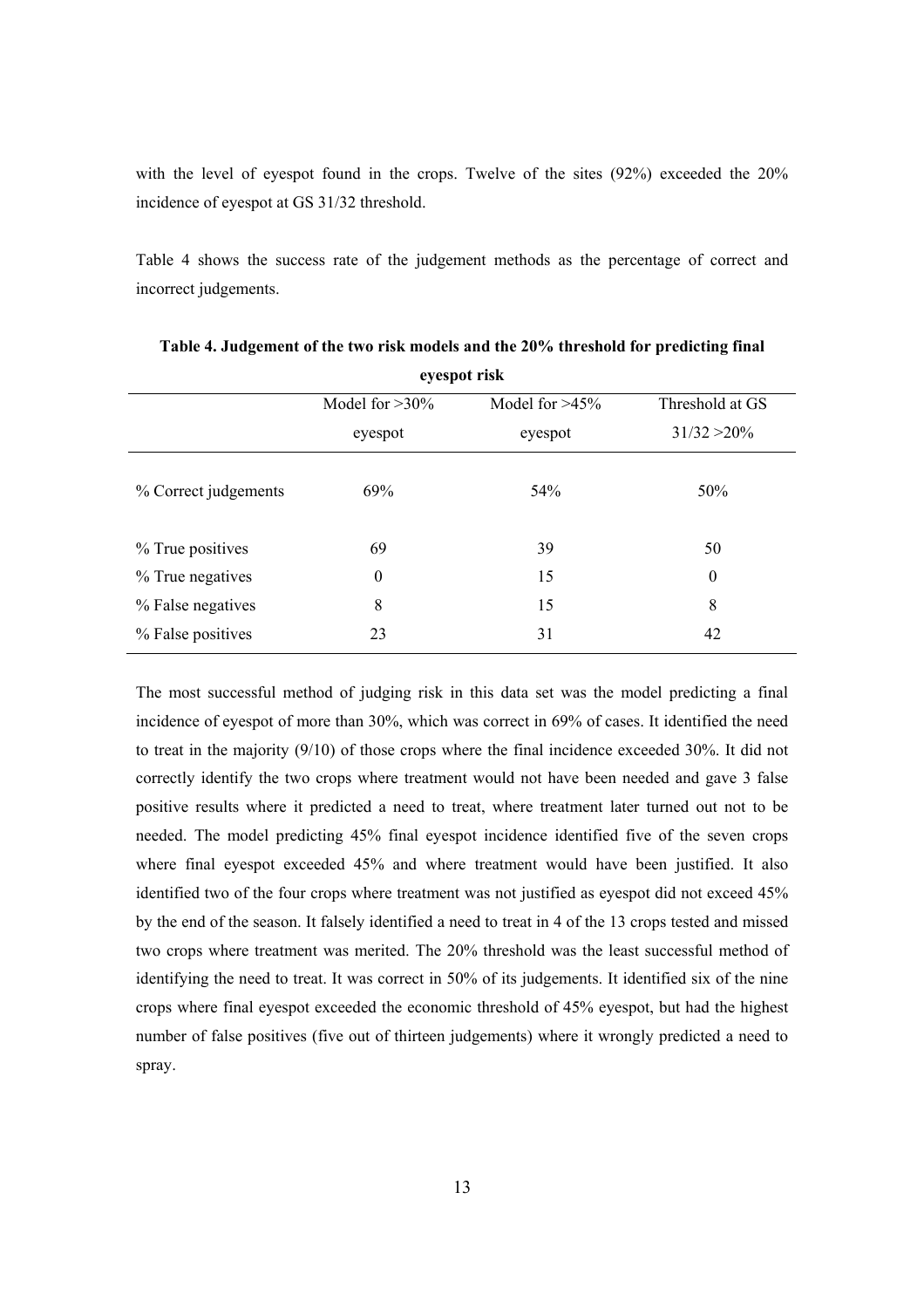## **R and W status**

|         |                 |              | by site.  |           |           |             |
|---------|-----------------|--------------|-----------|-----------|-----------|-------------|
| Site    | Area            | R type       | W type    | R type    | W type    | Response to |
|         |                 | <b>GS 31</b> | GS 31     | GS 70-80  | GS 70-80  | treatment   |
|         |                 | mg / unit    | mg / unit | mg / unit | mg / unit | t/ha        |
| Vel 01  | Kent            | 0.07         | 0.00      | 49.3      | 48.8      | $\ast$      |
| Vel 02  | Lincolnshire    | 0.01         | 0.03      | 24.0      | 120       | 0.39        |
| Vel 03  | Lincolnshire    | 0.06         | 2.53      | 18.4      | 20.0      | 0.24        |
| Vel 04  | Kent            | 0.03         | 0.02      | 22.3      | 236       | $\ast$      |
| Vel 05  | Northampton-    | 0.01         | 0.01      | 43.3      | 468       | $\ast$      |
|         | shire           |              |           |           |           |             |
| Vel 06  | Northampton-    | 0.01         | 0.05      | 106       | 846       | $\ast$      |
|         | shire           |              |           |           |           |             |
| Vel 07  | Gloucestershire | 0.04         | 0.03      | 3125      | 212       | 0.29        |
| Vel 08  | Gloucestershire | 0.28         | 1.73      | 359       | 320       | $-0.12$     |
| Velft a | E Anglia        | 1.99         | 0.33      | 1164      | 1599      | 0.38        |
| Velft b | E Anglia        | 0.02         | 0.00      | 0.02      | 0.04      | 0.0         |
| Velft c | Dorset          | 0.15         | 0.85      | $\ast$    | $\ast$    | 0.28        |
| Velft d | E Anglia        | $\ast$       | $\ast$    | 0.26      | 87.9      | 0.35        |
| Velft e | Kent            | 2.82         | 18.8      | 421       | 1080      | 0.40        |
| Markle  | Lothians        | 0.13         | 6.27      | 117       | 160       | 0.44        |

**Table 5. The amount of R and W type eyespot at stem extension and at the end of the season** 

 $* =$  missing data

Table 5 shows the amount of eyespot DNA extracted from stem samples taken from sites at the beginning and the end of the season. Both R type eyespot and W type eyespot were present at all sites by the end of the season. R type was the dominant species at only one site, Vel 07 with W type being the dominant species at all but two sites. Four sites were approximately evenly balanced between the two species and at seven sites W type dominated. The proportion of W type eyespot increased from the early to the late assessment, as shown in Figures 1 and 2. The amount of both species present increased markedly from the early assessment at stem extension to the late assessment at grain filling.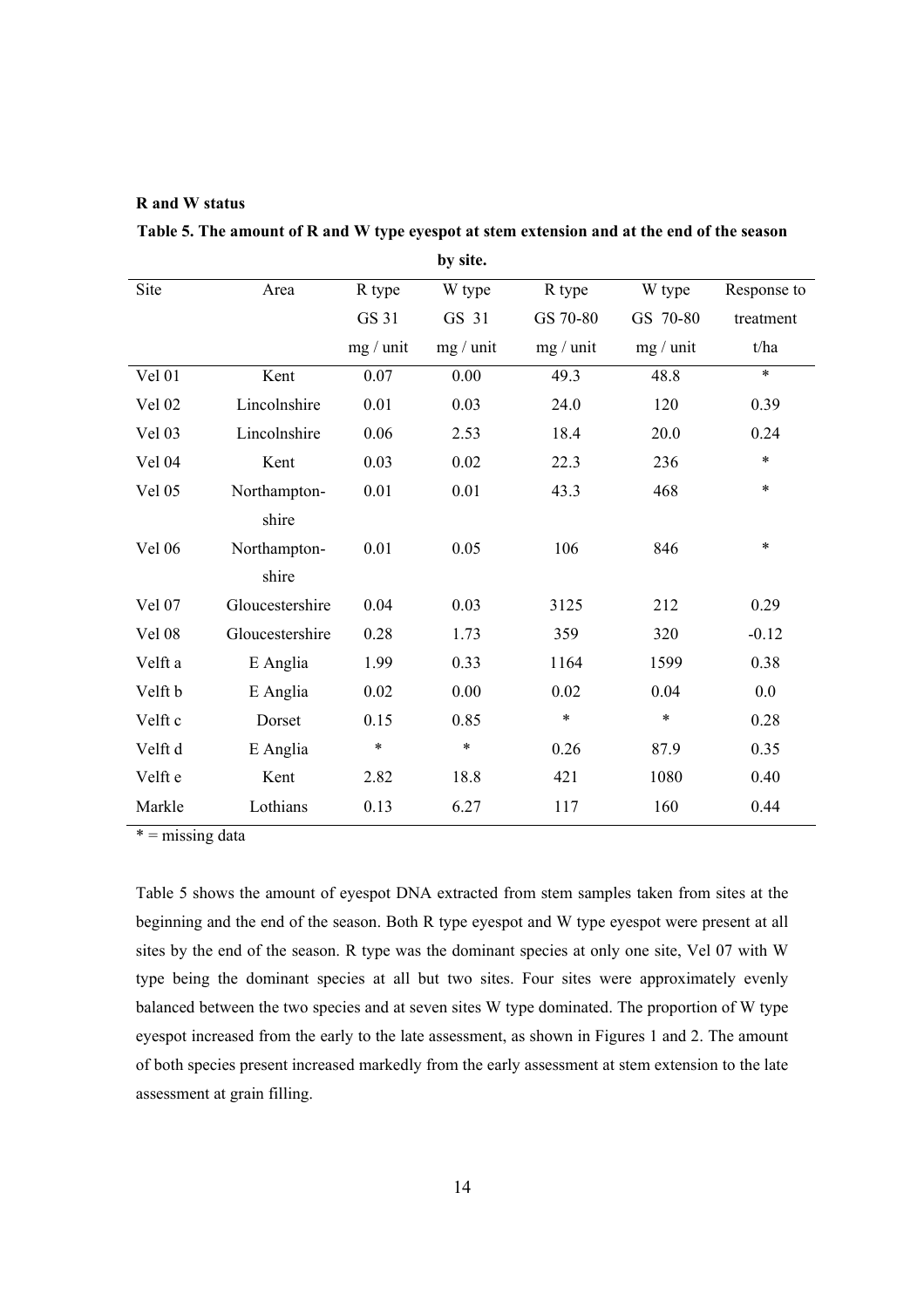

Figure 1. Frequency of R and W type eyespot at GS 31 (2004)



Figure 2. Distribution of R and W type eyespot at GS 70-80 (2004)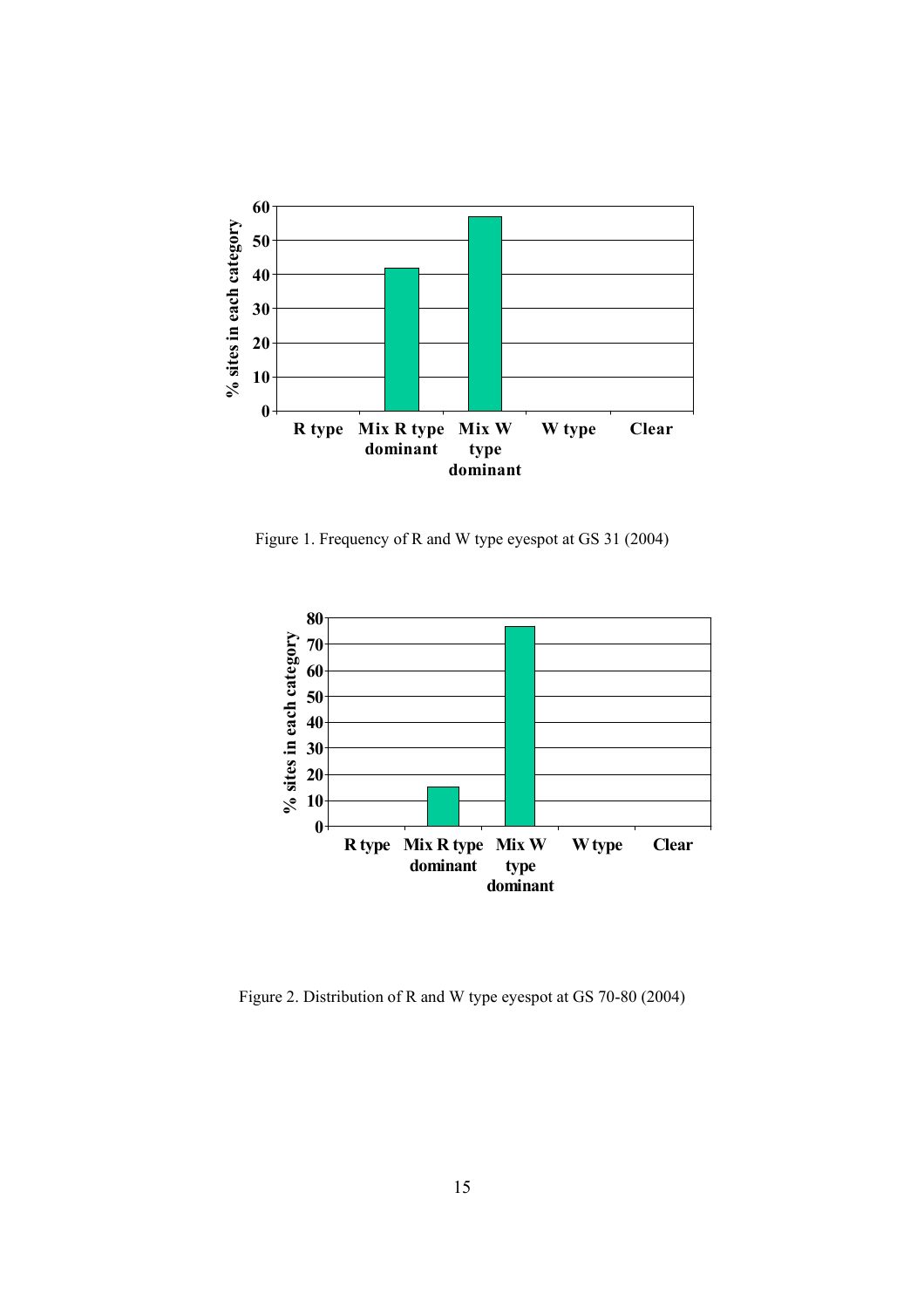#### **Fungicide efficacy**

Treatment Eyespot index Yield (t/ha) Opus 27.2 10.2 Opus + Unix 20.4 10.5 Proline 23.8 10.8 SED 16.93 0.84 *P* 0.729 (NS) 0.335 (NS)

**Table 6. Eyespot incidence and yield at commercial slot trial sites 2005** 

The eyespot index and yield, meaned across the five Velcourt managed field trials is shown in Table 6. The variability between sites meant that differences in mean eyespot levels and mean yields were not significant. There was a trend for Unix and Proline to reduce eyespot levels and for Proline to give the highest yield.

| Treatment        | Eyespot<br>index $\%$ | Fusarium<br>index $\%$ | Yield t/ha<br>Sharp<br>eyespot<br>index $\%$ |              | Specific<br>weight kg/hl |
|------------------|-----------------------|------------------------|----------------------------------------------|--------------|--------------------------|
| Opus             | 45.3                  | 43.3                   | 2.00                                         | 11.1         | 70.3                     |
| $Opus + Unix$    | 32.0                  | 53.0                   | 5.00                                         | 11.4         | 70.4                     |
| Proline          | 35.3                  | 55.7                   | 1.67                                         | 11.2         | 69.8                     |
| <b>SED</b>       | 8.660                 | 8.544                  | 2.636                                        | 0.246        | 0.174                    |
| $\boldsymbol{P}$ | $0.323$ (NS)          | $0.359$ (NS)           | $0.416$ (NS)                                 | $0.332$ (NS) | $0.115$ (NS)             |

**Table 7. Stem base disease levels, yield and specific weight at trial site VELFT A** 

Table 7 shows the stem base disease levels, yields and specific weights from trial Velft a in East Anglia. There were no significant differences in yield or in disease levels at this site, although there was a trend for eyespot to be reduced with Unix or Proline treatment and for Unix to increase yield.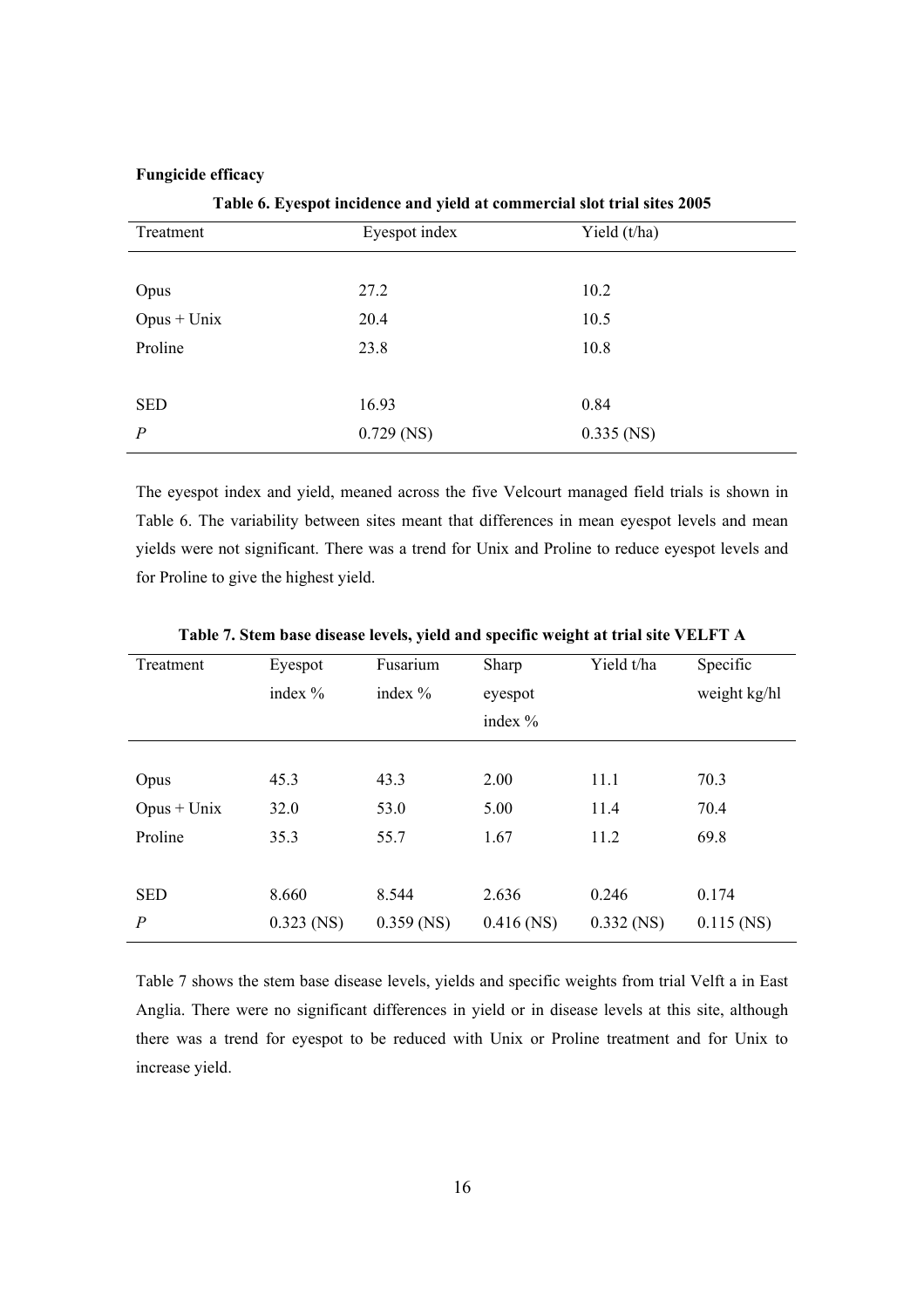| Treatment        | Eyespot      | Fusarium     | Sharp        | Yield t/ha   | Specific     |
|------------------|--------------|--------------|--------------|--------------|--------------|
|                  | index $%$    | index %      | eyespot      |              | weight kg/hl |
|                  |              |              | index $\%$   |              |              |
|                  |              |              |              |              |              |
| Opus             | 2.7          | 43.3         | 2.0          | 11.0         | 64.4         |
| $Opus + Unix$    | 3.0          | 53.3         | 5.0          | 11.0         | 63.5         |
| Proline          | 2.3          | 55.7         | 1.7          | 11.4         | 65.1         |
|                  |              |              |              |              |              |
| <b>SED</b>       | 1.523        | 8.544        | 2.636        | 0.731        | 0.497        |
| $\boldsymbol{P}$ | $0.910$ (NS) | $0.359$ (NS) | $0.416$ (NS) | $0.741$ (NS) | $0.329$ (NS) |

**Table 8. Stem base disease levels, yield and specific weight at trial site VELFT B** 

Table 8 shows the stem base disease levels, yields and specific weights from trial Velft b in East Anglia. Eyespot levels were very low at this site. There were no significant differences in disease levels or yield.

| Treatment        | Eyespot<br>index % | Fusarium<br>index $%$ | Sharp<br>eyespot<br>index % | Yield t/ha   | Specific<br>weight kg/hl |
|------------------|--------------------|-----------------------|-----------------------------|--------------|--------------------------|
|                  |                    |                       |                             |              |                          |
| Opus             | ۰                  | ۰                     | $\overline{\phantom{a}}$    | 11.52        | 70.3                     |
| $Opus + Unix$    | ۰                  | ٠                     | -                           | 11.8         | 71.7                     |
| Proline          | -                  | ۰                     | $\overline{\phantom{a}}$    | 11.9         | 71.3                     |
|                  |                    |                       |                             |              |                          |
| <b>SED</b>       |                    |                       |                             | 0.139        | 0.866                    |
| $\boldsymbol{P}$ | $\sim$             |                       |                             | $0.060$ (NS) | $0.308$ (NS)             |

**Table 9. Stem base disease levels, yield and specific weight at trial site VELFT C** 

- = no assessment carried out

Table 9 shows the stem base disease levels, yields and specific weights from trial Velft c in Dorset. Stem base samples were not collected from this site at the end of the season so the stem base disease levels are not known. There were no significant differences in yield or specific weight although there was a trend for Unix and Proline to increase yield.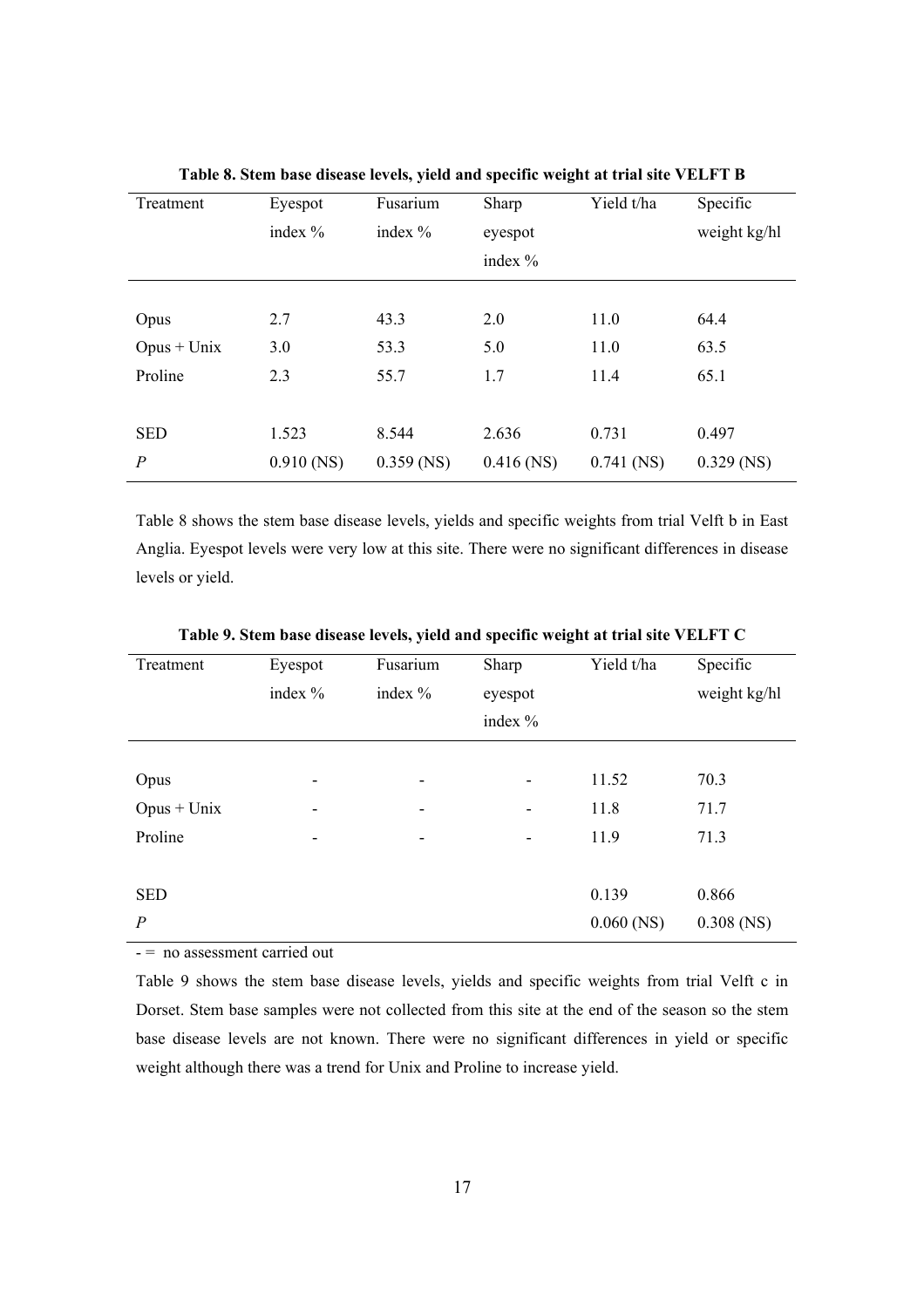| Treatment      | Eyespot      | Fusarium     | Sharp        | Yield t/ha | Specific     |
|----------------|--------------|--------------|--------------|------------|--------------|
|                | index $%$    | index $%$    | eyespot      |            | weight kg/hl |
|                |              |              | index $\%$   |            |              |
|                |              |              |              |            |              |
| Opus           | 3.67         | 30.0         | 2.67         | 8.58       | 66.4         |
| $Opus + Unix$  | 1.33         | 28.0         | 2.67         | 8.92       | 66.0         |
| Proline        | 1.00         | 24.3         | 4.00         | 9.58       | 65.6         |
|                |              |              |              |            |              |
| <b>SED</b>     | 1.387        | 4.722        | 0.682        | 0.231      | 0.784        |
| $\overline{P}$ | $0.168$ (NS) | $0.504$ (NS) | $1.722$ (NS) | 0.006      | $0.646$ (NS) |

**Table 10. Stem base disease levels, yield and specific weight at trial site VELFT D** 

Table 10 shows the stem base disease levels, yields and specific weights from trial Velft d in East Anglia. There was a trend for Proline and Unix to reduce eyespot levels. Yield was significantly increased with the application of Unix in addition to Opus. The Proline treatment yielded significantly better than the Unix treatment.

| Treatment      | Eyespot<br>index $%$ | Fusarium<br>index $%$ | Yield t/ha<br>Sharp<br>eyespot<br>index % |       | Specific<br>weight kg/hl |
|----------------|----------------------|-----------------------|-------------------------------------------|-------|--------------------------|
| Opus           | 57.0                 | 26.3                  | 3.67                                      | 9.12  | 67.4                     |
| $Opus + Unix$  | 45.3                 | 22.7                  | 1.00                                      | 9.52  | 68.3                     |
| Proline        | 56.3                 | 26.7                  | 4.33                                      | 9.98  | 68.3                     |
| <b>SED</b>     | 5.291                | 7.906                 | 1.483                                     | 0.269 | 0.587                    |
| $\overline{P}$ | $0.096$ (NS)         | $0.856$ (NS)          | $0.111$ (NS)                              | 0.035 | $0.286$ (NS)             |

**Table 11. Stem base disease levels, yield and specific weight at trial site VELFT E** 

Table 11 shows the stem base disease levels, yields and specific weights from trial Velft e in Kent. There were no significant differences in stem base disease levels or specific weight between treatments. Yield was significantly increased with the application of Unix in addition to Opus. The Proline treatment yielded significantly better than the Unix treatment.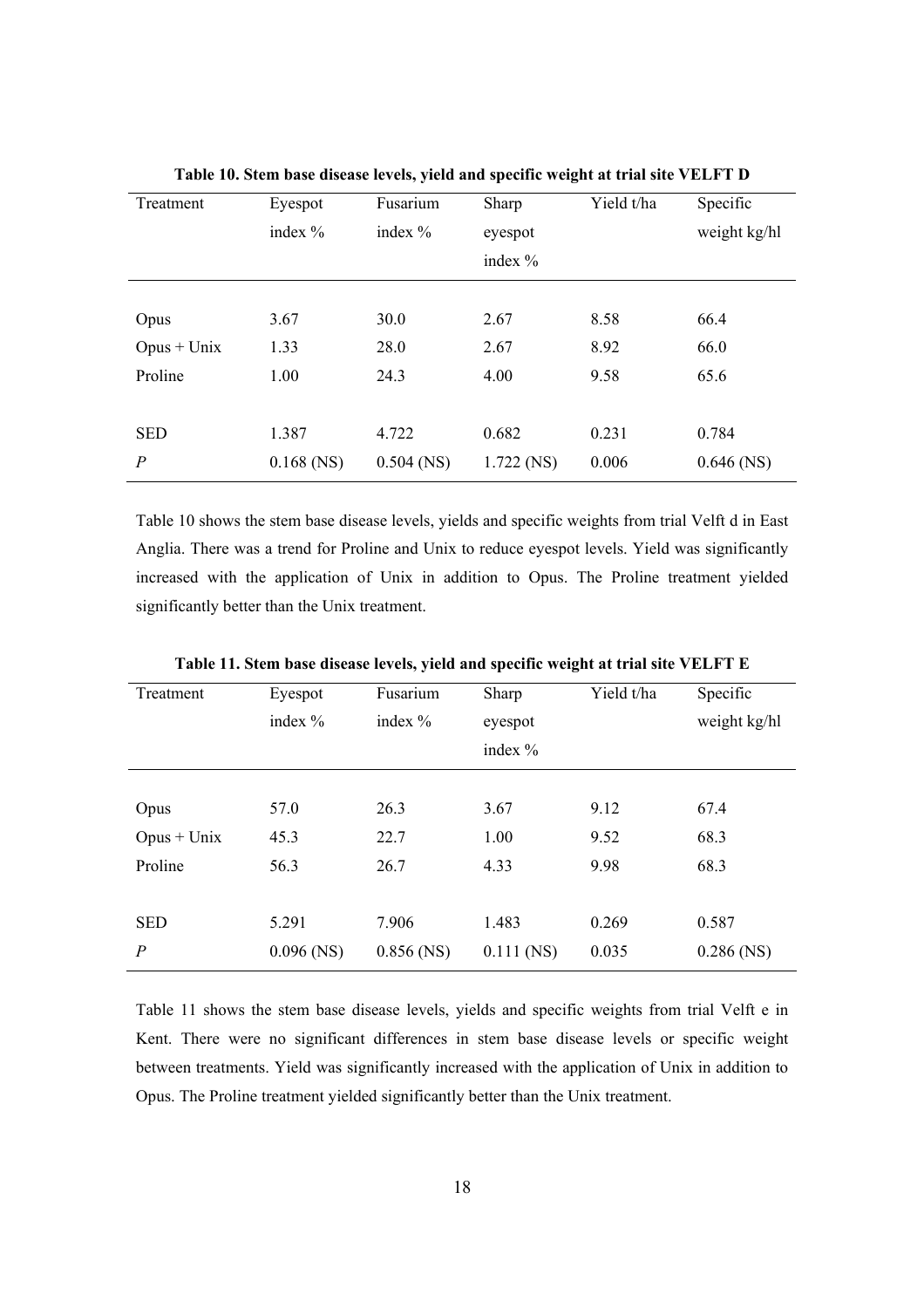| Treatment        | Eyespot index % | Fusarium index % | Sharp eyespot index % |
|------------------|-----------------|------------------|-----------------------|
|                  | GS 37-45        | GS 37-45         | GS 37-45              |
|                  |                 |                  |                       |
| Opus $0.5$       | 16.0            | 6.00             | 2.00                  |
| Proline 0.4      | 12.4            | 6.22             | 1.33                  |
| Proline 0.6      | 10.9            | 4.27             | 2.40                  |
| Proline 0.8      | 8.3             | 5.00             | 1.33                  |
| Poraz $0.45 +$   | 13.0            | 3.33             | 2.67                  |
| Opus $0.5$       |                 |                  |                       |
| Poraz $0.9 +$    | 13.3            | 3.00             | 1.33                  |
| Opus 0.5         |                 |                  |                       |
| Unix $0.5 +$     | 10.7            | 6.67             | 1.00                  |
| Opus 0.5         |                 |                  |                       |
| Unix $0.7 +$     | 12.3            | 6.33             | $0.00\,$              |
| Opus $0.5$       |                 |                  |                       |
| Unix $1.0 +$     | 7.67            | 4.33             | 1.67                  |
| Opus 0.5         |                 |                  |                       |
| Flexity $0.5 +$  | 9.00            | 5.67             | 1.33                  |
| Opus 0.5         |                 |                  |                       |
|                  |                 |                  |                       |
| <b>SED</b>       | 2.692           | 2.031            | 0.900                 |
| $\boldsymbol{P}$ | 0.109           | 0.612            | 0.215                 |

**Table 12. Stem base disease levels at Gs 37-45 in detailed fungicide trial** 

Table 12 shows the stem base disease levels at booting in the detailed fungicide trial in East Lothian. Levels of stem base disease were low at this assessment timing and differences between treatments were not significant.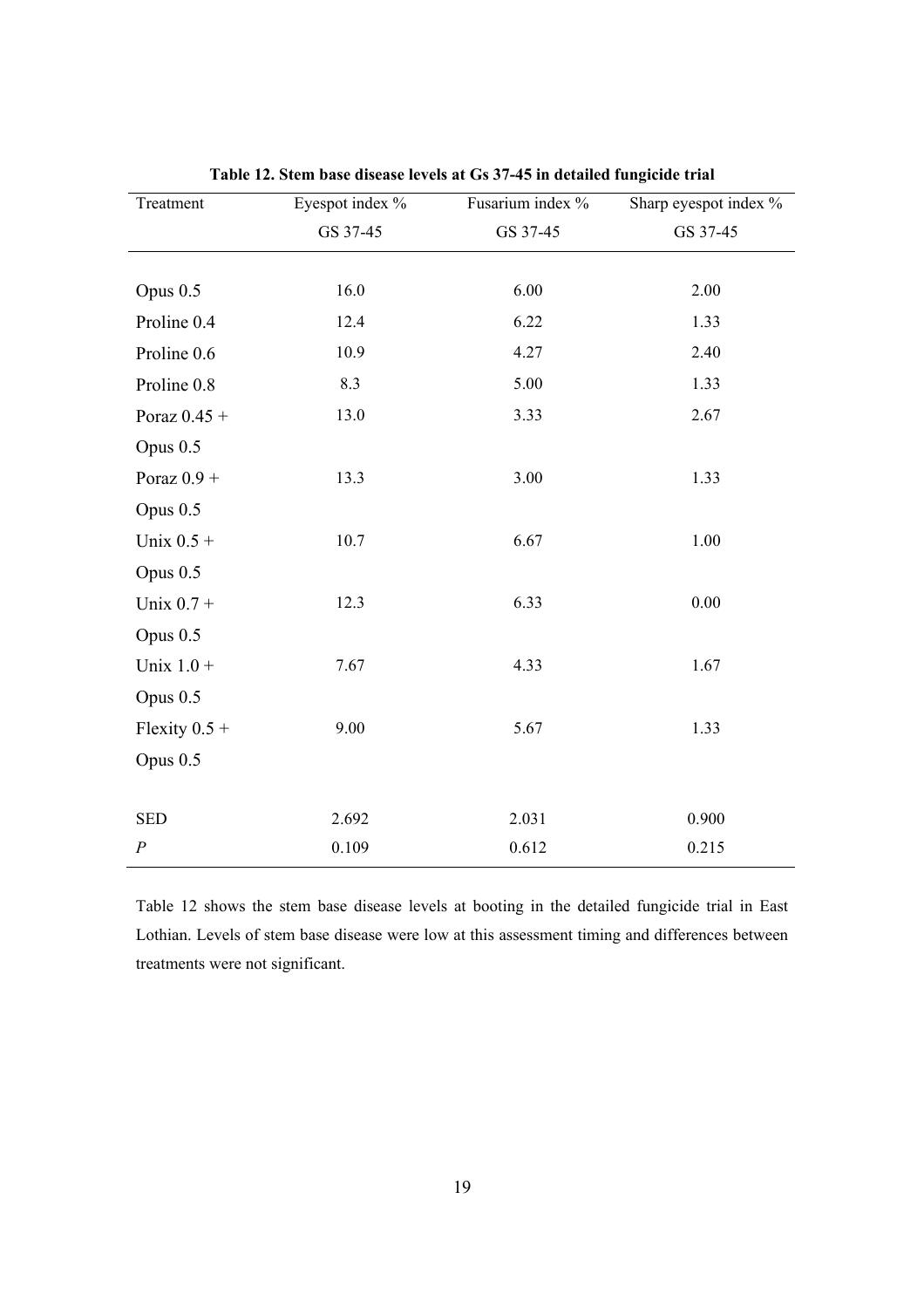| Treatment        | Eyespot index % | Fusarium index % | Sharp eyespot index % |
|------------------|-----------------|------------------|-----------------------|
|                  | GS 75           | GS 75            | GS 75                 |
|                  |                 |                  |                       |
| Opus 0.5         | 40.3            | 23.0             | 1.67                  |
| Proline 0.4      | 29.3            | 20.4             | 0.44                  |
| Proline 0.6      | 22.7            | 8.00             | 1.87                  |
| Proline 0.8      | 19.3            | 14.7             | 1.00                  |
| Poraz $0.45 +$   | 30.0            | 15.3             | 2.00                  |
| Opus 0.5         |                 |                  |                       |
| Poraz $0.9 +$    | 27.7            | 12.3             | 1.67                  |
| Opus 0.5         |                 |                  |                       |
| Unix $0.5 +$     | 30.0            | 12.3             | 1.67                  |
| Opus 0.5         |                 |                  |                       |
| Unix $0.7 +$     | 24.3            | 13.3             | 0.33                  |
| Opus 0.5         |                 |                  |                       |
| Unix $1.0 +$     | 23.7            | 16.7             | 1.00                  |
| Opus 0.5         |                 |                  |                       |
| Flexity $0.5 +$  | 20.0            | 11.0             | 0.67                  |
| Opus 0.5         |                 |                  |                       |
|                  |                 |                  |                       |
| <b>SED</b>       | 4.359           | 3.413            | 0.883                 |
| $\boldsymbol{P}$ | 0.002           | 0.005            | 0.497                 |

**Table 13. Stem base disease levels at Gs 75 in detailed fungicide trial** 

Table 13 shows the stem base disease levels at the end of the season in the detailed fungicide trial in East Lothian. There were significant differences in levels of eyespot and Fusarium at this assessment timing. All the treatments evaluated reduced eyespot significantly when compared to the Opus only control. The most effective treatments were full rate Proline and full rate Flexity. Proline at 0.6 l/ha was comparable to the standard treatment of Unix at either 0.7 kg/ha or 1.0 kg /ha. All treatments, with the exception of the lowest rate of Proline (0.4 l/ha) were effective in reducing Fusarium levels. Sharp eyespot levels at the site were very low.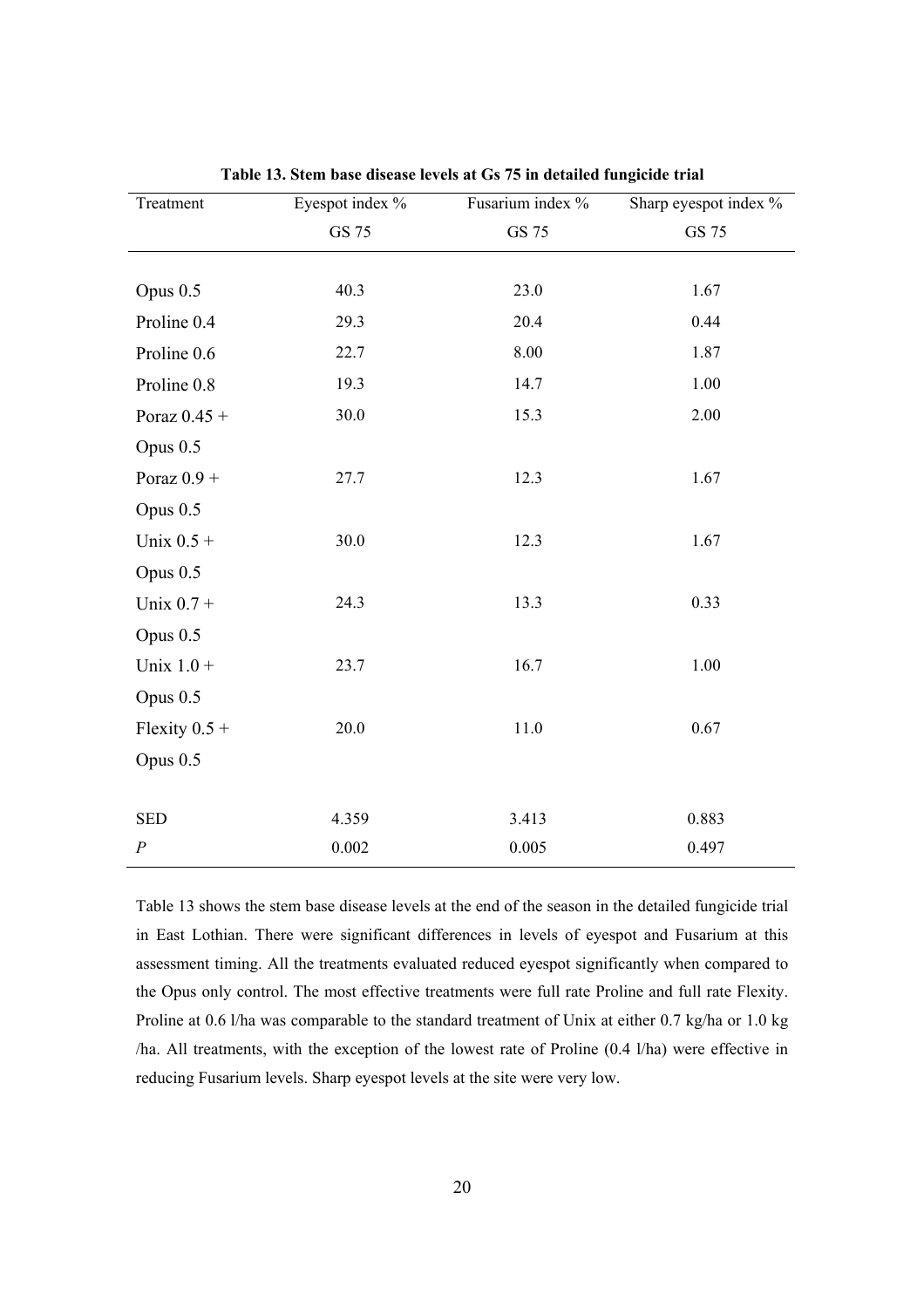| Treatment        | R type eyespot DNA | W type eyespot DNA       | Yield |
|------------------|--------------------|--------------------------|-------|
|                  | GS 75 ng/unit      | GS 75 ng/unit            | t/ha  |
|                  |                    |                          |       |
| Opus 0.5         | 117.36             | 251.98                   | 9.46  |
| Proline 0.4      |                    | $\overline{\phantom{m}}$ | 9.68  |
| Proline 0.6      |                    |                          | 9.83  |
| Proline 0.8      | 25.23              | 87.42                    | 10.3  |
| Poraz $0.45 +$   |                    |                          | 10.2  |
| Opus 0.5         |                    |                          |       |
| Poraz $0.9 +$    | 150.56             | 150.72                   | 9.42  |
| Opus 0.5         |                    |                          |       |
| Unix $0.5 +$     |                    |                          | 9.63  |
| Opus 0.5         |                    |                          |       |
| Unix $0.7 +$     |                    |                          | 9.90  |
| Opus 0.5         |                    |                          |       |
| Unix $1.0 +$     | 37.19              | 140.0                    | 9.89  |
| Opus 0.5         |                    |                          |       |
| Flexity $0.5 +$  | 30.24              | 100.1                    | 9.67  |
| Opus 0.5         |                    |                          |       |
|                  |                    |                          |       |
| <b>SED</b>       | 38.94              | 48.47                    | 0.388 |
| $\boldsymbol{P}$ | 0.022              | 0.048                    | 0.046 |

**Table 14. Yield and amounts of R and W type eyespot in detailed fungicide trial** 

The results of PCR analysis to quantify the amount of R and W type DNA present in the plots (Table 14) showed that both species were present. In the Opus control plots where eyespot was not controlled W type eyespot dominated. The differential nature of some of the fungicides in controlling the two species was apparent. Poraz did not show any control of R type eyespot but did control W type. The standard treatment, Unix, gave significant reduction of both strains. The two new treatments Flexity and Proline also showed significant control of both strains.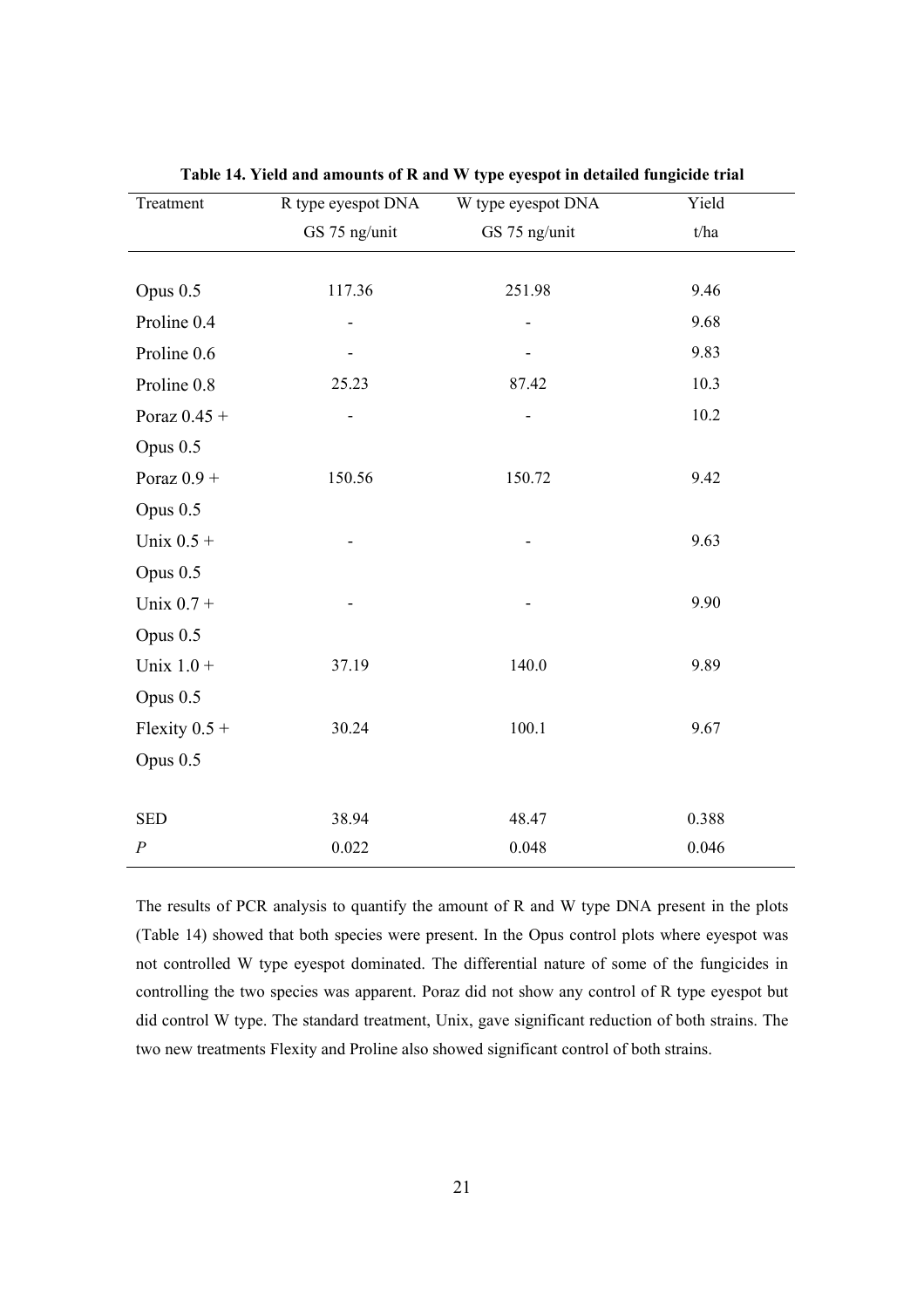Yield was significantly increased in the highest rate Proline treatment and in the lower rate Poraz treatment, as shown in Figure 3.



**Figure 3. Eyespot control and yield benefit from fungicides 2004**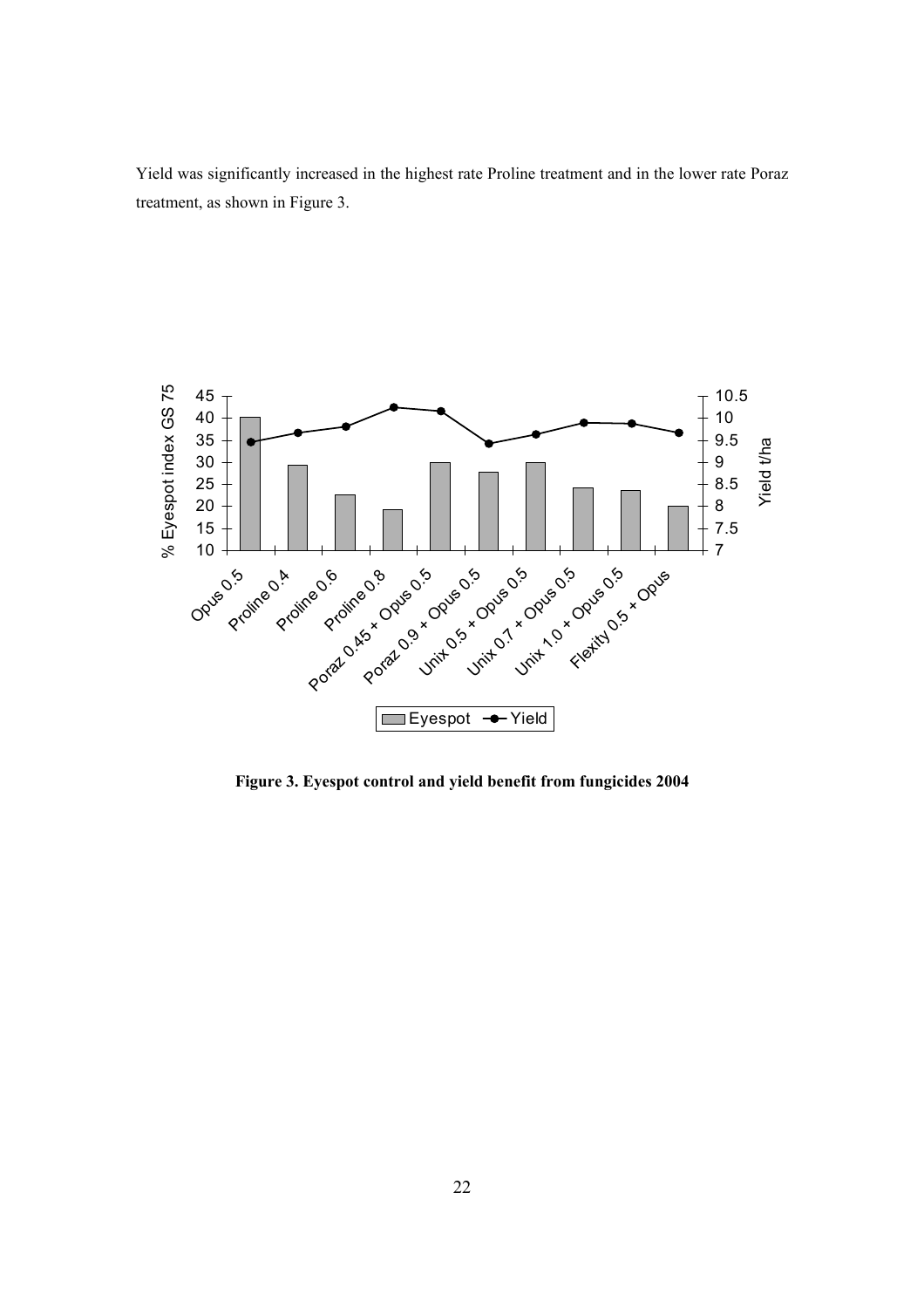#### **6. DISCUSSION**

The results indicated that R and W type eyespot exist in the UK as mainly mixed populations and give evidence that W type eyespot was the dominant species in the 2004 season. This supported the evidence of the previous project of which this work was a continuation. In the previous work, the Scottish site was dominated by R type eyespot, but this site too now appears to be predominantly W type. This evidence of a swing towards more W type eyespot is consistent with the results of the fungicide trial at the site that showed significant control from the prochloraz based fungicide, Poraz. This fungicide is known to control only W type eyespot and has performed poorly at the site in most previous seasons apart from the 2004 season where W type eyespot was the main species present. The PCR data confirmed that R type eyespot was not controlled by prochloraz. W type eyespot is considered to be the easier of the two eyespot species to control as it tends to be controlled by the commonly used triazole group of fungicides. One hypothesis tested in the work was that the new product, prothioconazole, would control W type eyespot and perform less well in controlling R type. The data, however, show that prothioconazole gave good control of both species and was comparable, or better, than the former standard treatment of cyprodinil (Unix). Metrafenone (Flexity), the second new active evaluated also controlled both R and W type eyespot. A product that controlled one species better than the other would inevitable lead to an increase in the harder to control species, and it is encouraging that the new chemistry available to growers does not appear to do this. It is possible that the current swing towards more W type eyespot in the UK is as a result of decreased triazole usage when strobilurin chemistry was in use. Now that triazole rates have risen again as a consequence of resistance issues with the strobilurins, there is the possibility that R type eyespot levels in the UK will increase in coming seasons. There was no evidence of any swing back to R type in the 2004 season, however, and the results showed that W type eyespot increased as a proportion of the total population in the course of that season.

The introduction of new fungicides with efficacy against eyespot is particularly important for growers who have problems with eyespot in most seasons. Eyespot levels in 2004 were low compared to the peaks seen in the late nineties in CSL / Defra survey work, now called Crop Monitor. The sites selected for this project in 2004 work did not concur with the CSL data as 77% of sites had levels of eyespot greater than 30% eyespot. Using the Scott and Hollins model for yield loss to eyespot this is the level of eyespot that would be expected to give an economic margin over cost if treated. The previous project (2382) did not identify such a high level of loss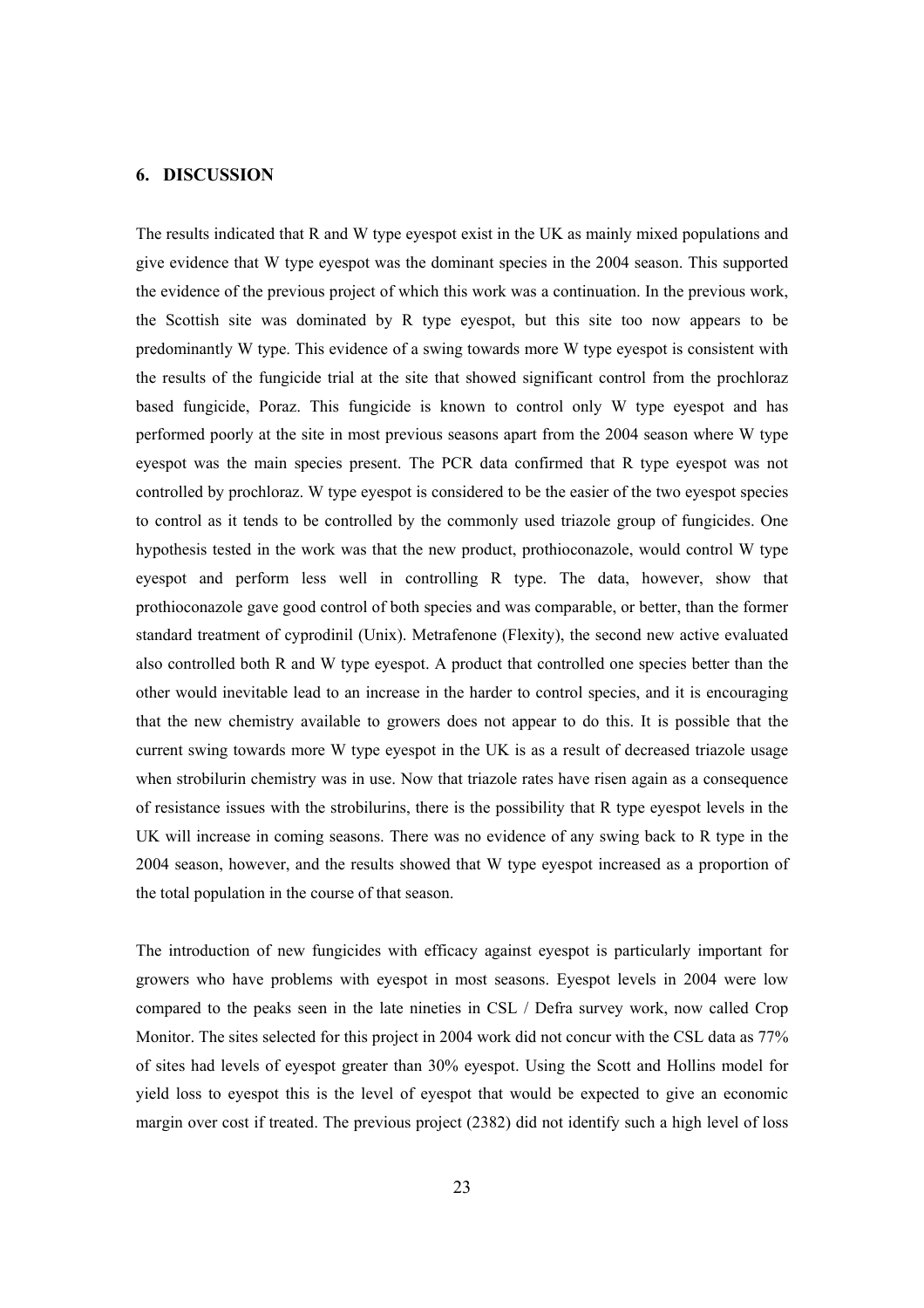in response to eyespot treatment and the economic treatment level was higher, at 45% incidence. In the 2004 season 53% of sites exceeded this level of eyespot. The work again demonstrated that the link between eyespot and yield is not strong. 80% of the sites gave an economic response to the eyespot treatment cyprodinil but this response did not correlate to the level of eyespot at the sites. The issue of yield loss to eyespot is one that would merit further study. It is possible that some crops compensate for infection better than others.

Prothioconazole has been shown in SAC trial work to give good protection against *Septoria tritici* when used at the half rate of 0.4 l/ha at the stem extension spray timing of GS 31/32. The work in this project shows that for effective eyespot control the rate used should be higher than this at either 0.6 l/ha or 0.8 l/ha. There was a clear dose response in yield when increasing the rate although yield was poorly related to eyespot levels, as has been seen in the previous project. There will be obvious advantages to using a single product for both foliar and stem base disease control compared to using a separate product for each that require tank mixing at a point in the season when herbicides, growth regulator or trace elements may need to be applied to a crop. Metrafenone is a protectant fungicide applied to control mildew, but which can also give eyespot reduction when applied at the full rate of 0.5 l/ha. At this rate, it is unlikely to be used for eyespot control alone, but growers using it for mildew protection may also benefit from some reduction of eyespot risk.

The validation work on the eyespot model showed the potential for this approach to judging the need for treatment. It also showed that further work is needed to refine some aspects of the model. The model correctly judged the decision to spray, or not to spray, in 69% of cases when predicting the externally validated economic treatment level of 30% incidence of eyespot at the end of the season. The 20% plants infected at stem extension threshold was less successful and predicted correctly in 50% of cases. It also had the highest number of false positives, predicting five times as many false positives as false negatives. To wrongly identify crops as needing treatment, when they do not, could lead to an unnecessary increase in pesticide use which has other negative connotations besides the economic loss in the crop in question, when there is a drive to reduce pesticide usage. The model predicting eyespot at the 45% incidence level by the end of season was correct in 54% of cases and predicted twice as may false positives as it did false negatives. It was the only one of the three methods however to identify some of the true negative cases, i.e. the crops that really did not need treatment. If a judgement aid is overly cautious it is likely to be over sensitive and judge a need to treat more often, hence missing many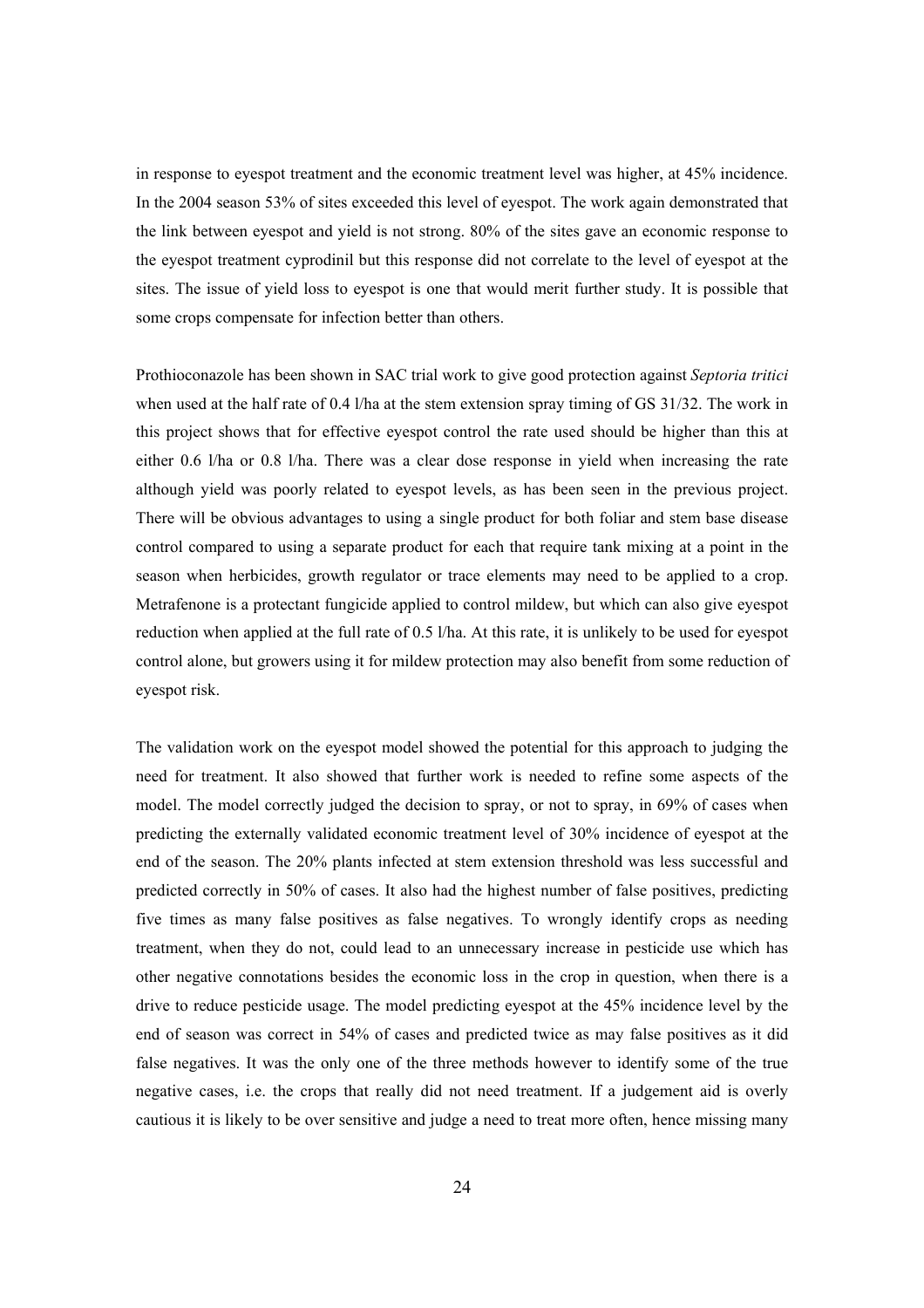true negatives, as may be the case here with the threshold approach and the model predicting 30% eyespot.

The data set used is very small to draw conclusions from. A larger data set from 2004 from the Defra funded Crop Monitor work at CSL was analysed in the course of the project, but CSL would not allow its inclusion in this project so as not to preempt scientific papers in preparation. On this larger data set of 63 sites, the model judged the need to treat correctly in between 60-70% of cases, making allowance for some missing data – a similar success rate to the smaller data set used in the project.

The eyespot model has been well received by growers. It rated more highly for interest than variety trials at the HGCA Balgonie Soil2Crop Open day in 2004, in a gate survey of growers. The model is designed to assist them in making a judgement on the need to treat for eyespot and to take account of their own experiences and attitude to risk. A useful predictor is one that discriminates between crops that need treatment and those that do not on the basis of information that can be obtained at a sufficiently early stage of the growing season to enable action to be taken if the risk is deemed sufficiently high. Discrimination between crops that need treatment and those that do not need treatment, on the basis of a predictor, can never be perfect. Only a proportion of the variability in crops causing them to fall into one or other of these two categories is 'explained' by a statistical model. If a threshold 'risk score' is set for the predictor, imperfect discrimination means that some crops that really need treatment will fall below this threshold, and some crops that really do not need treatment will fall above this threshold. Since different users may respond differently to these two different types of error, a useful asset in a predictor is a capability for users to modify the threshold risk score to suit their own attitude to risk. It follows, therefore, that predictors such as the one described in this project are best considered as guidelines to be used as part of the crop protection decision-making process, rather than rules that are meant to be followed without wider consideration of the circumstances in which a decision is made.

The work demonstrates the potential of this type of flexible judgement aid but also highlights the need for further work to refine and develop the model. An area of future study that would be beneficial, would be the inclusion of probabilistic weather modeling to that the seasonal risk of eyespot could be better judged.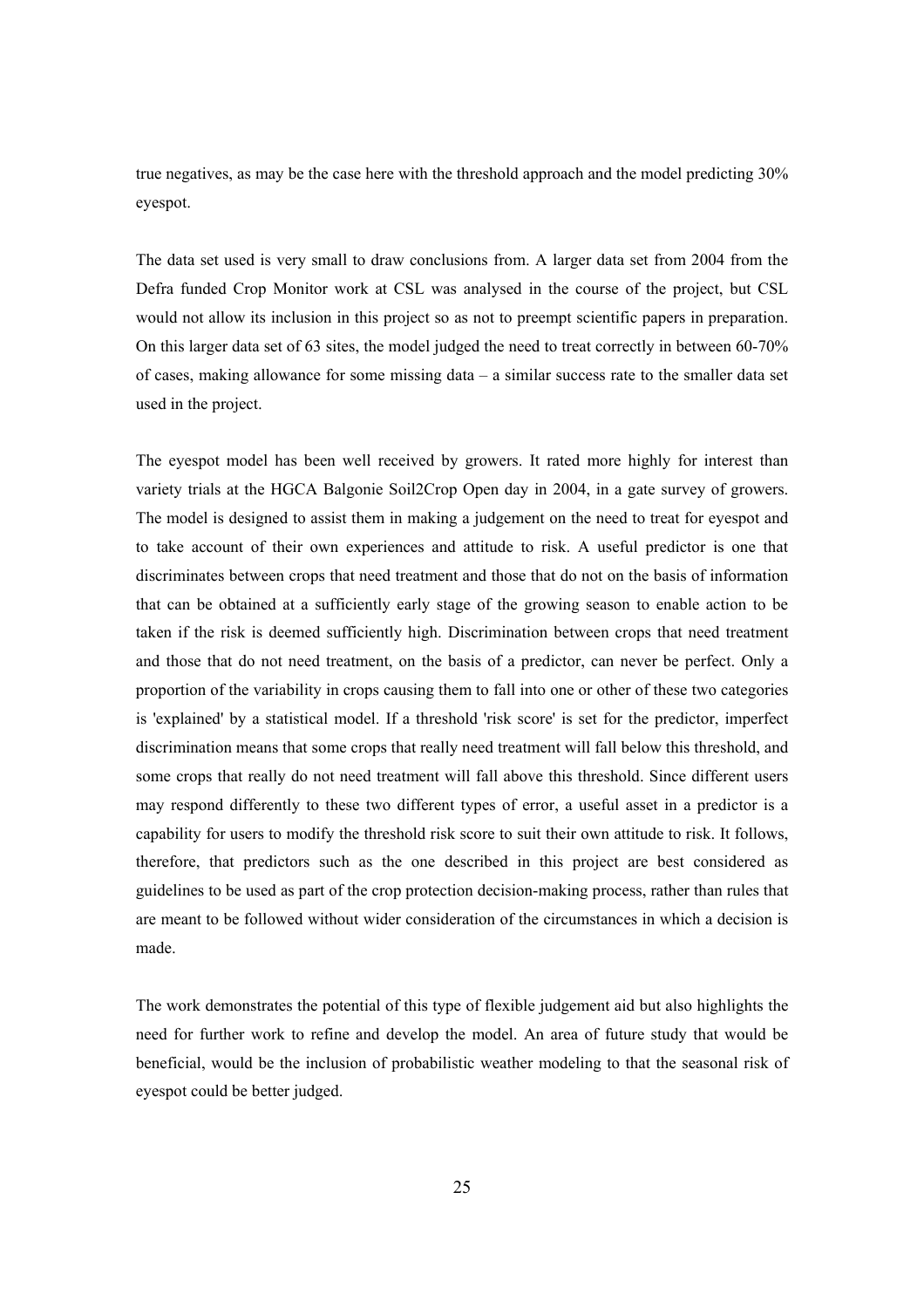#### **7. CONCLUSIONS**

The project demonstrated that the new fungicide prothioconazole tended to improve eyespot control and yield when compared to the standard treatment of cyprodinil plus epoxiconazole. A second new fungicide, metrafenone, was tested at one site and also showed improved eyespot control and yield when used at the full rate. Both fungicides controlled both R and W type eyespot, in contrast to prochloraz which controlled only W type. R and W type eyespot were present at all sites as mixed populations in samples taken at stem extension, with W type being the dominant species. The proportion of W type eyespot increased when the same sites were tested at the end of the season.

The risk assessment model, produced for HGCA project 2382, was used to assess the need for eyespot treatment at each trial site. The model correctly predicted the need to treat or not treat (based on >30% incidence of eyespot by the end of the season) for 69% of the test sites. It was correct 54% of the time when predicting an eyespot incidence greater than 45%. The results show that the model approach to judging treatment need has potential and that it was better than the former 20% threshold approach to judging treatment need. The 20% threshold had a high number of false positives in its judgements, which could lead to pesticide usage being increased. The dataset used was too small to base conclusions on. More work is needed to refine and progress the model and incorporate more information on weather factors. Probabilistic weather modeling would assist in predicting the risk associated with seasonal variations in diseases as a result of the weather risk factors identified.

Not all factors that lead to variations in disease level can be included in a statistical model, and no model can be entirely accurate. It follows, therefore, that predictors such as the one described in this project are best considered as guidelines to be used as part of the crop protection decisionmaking process, rather than rules that are meant to be followed without wider consideration of the circumstances in which a decision is made.